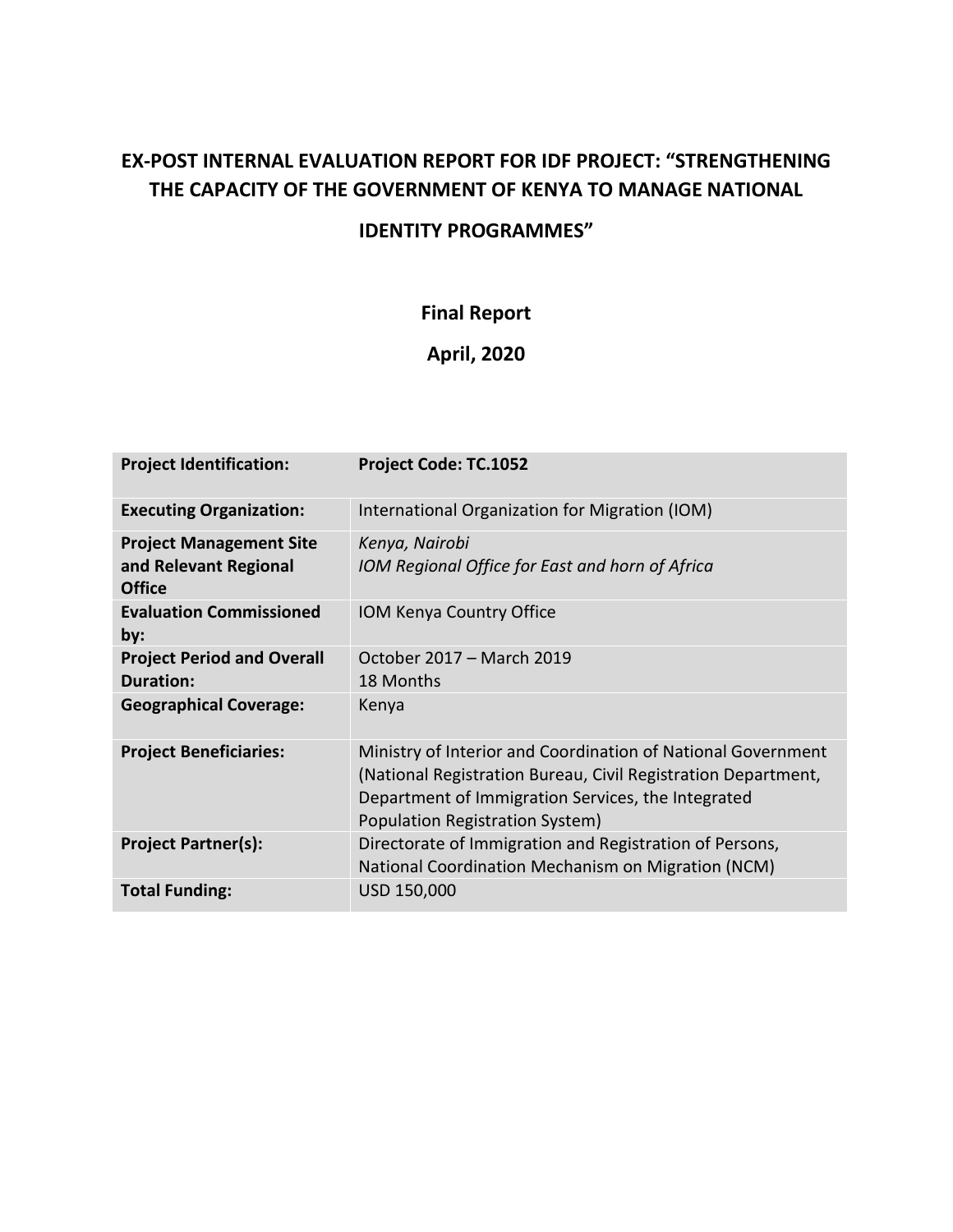# **Table of Contents**

| 1. |
|----|
|    |
|    |
|    |
|    |
|    |
|    |
|    |
|    |
|    |
|    |
|    |
|    |
|    |
|    |
|    |
|    |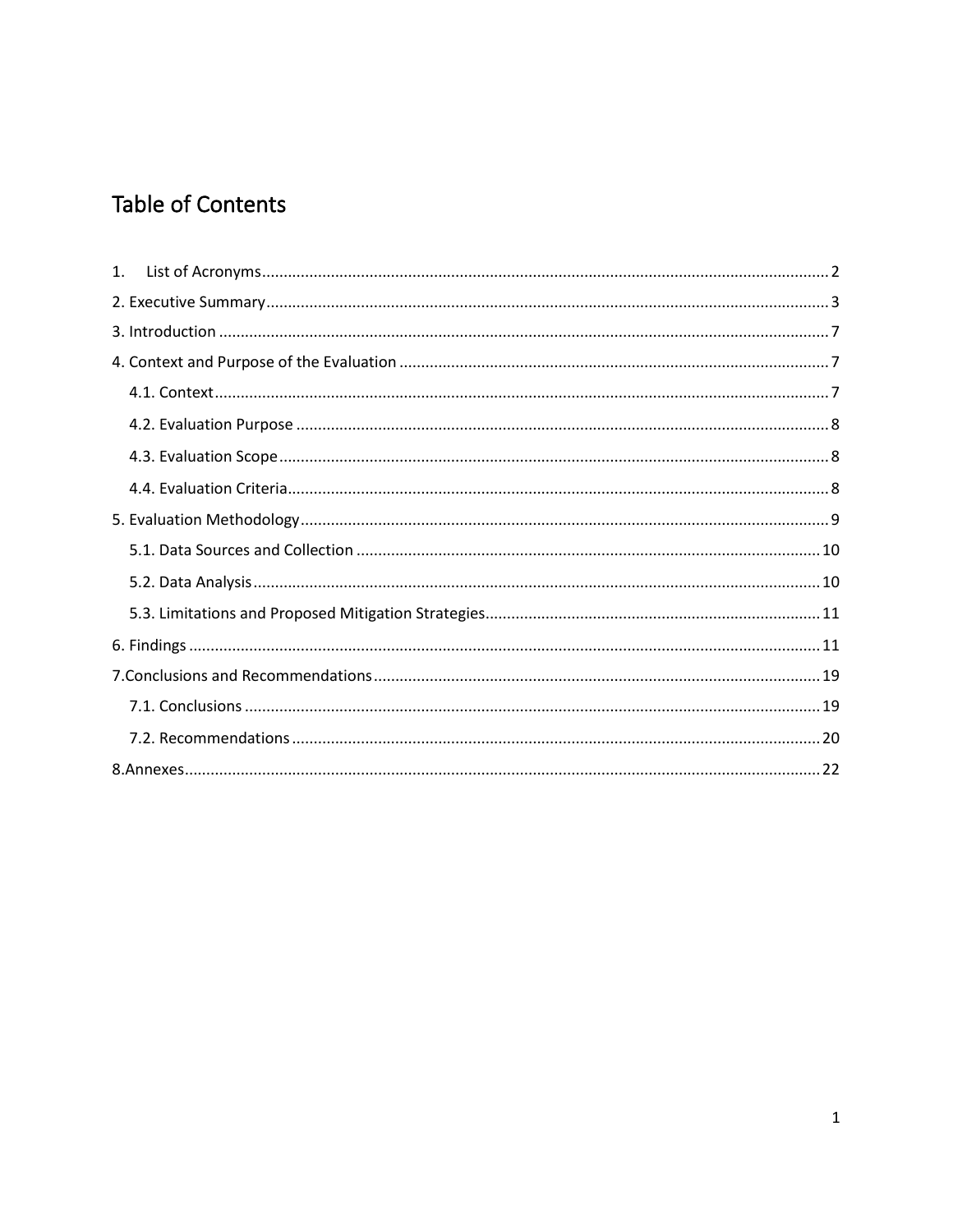# <span id="page-2-0"></span>1. List of Acronyms

- CRS Civil Registration Services
- DAC Development Assistance Committee
- DIS Directorate of Immigration and Citizen Services
- GoK Government of Kenya
- HQ Headquarters
- IATA International Air Transport Association
- IBM Immigration and Border Management
- ICAO International Civil Aviation Organization
- ID Identity
- IDF IOM Development Fund
- IOM International Organization for Migration
- IPRS Integrated Population Registration System
- ISO International Organization for Standardization
- KCO Kenya Country Office
- KSG Kenya School of Government
- NCM National Coordination Mechanism
- NRB National Registration Bureau
- MiGOF Migration Governance Framework
- OECD Organisation for Economic Co-operation and Development
- RAS Refugee Affairs Secretariat
- SDG Sustainable Development Goal
- SMART Specific, Measurable, Achievable, Relevant, Time-Bound
- ToC Theory (ies) of Change
- ToT Training of Trainers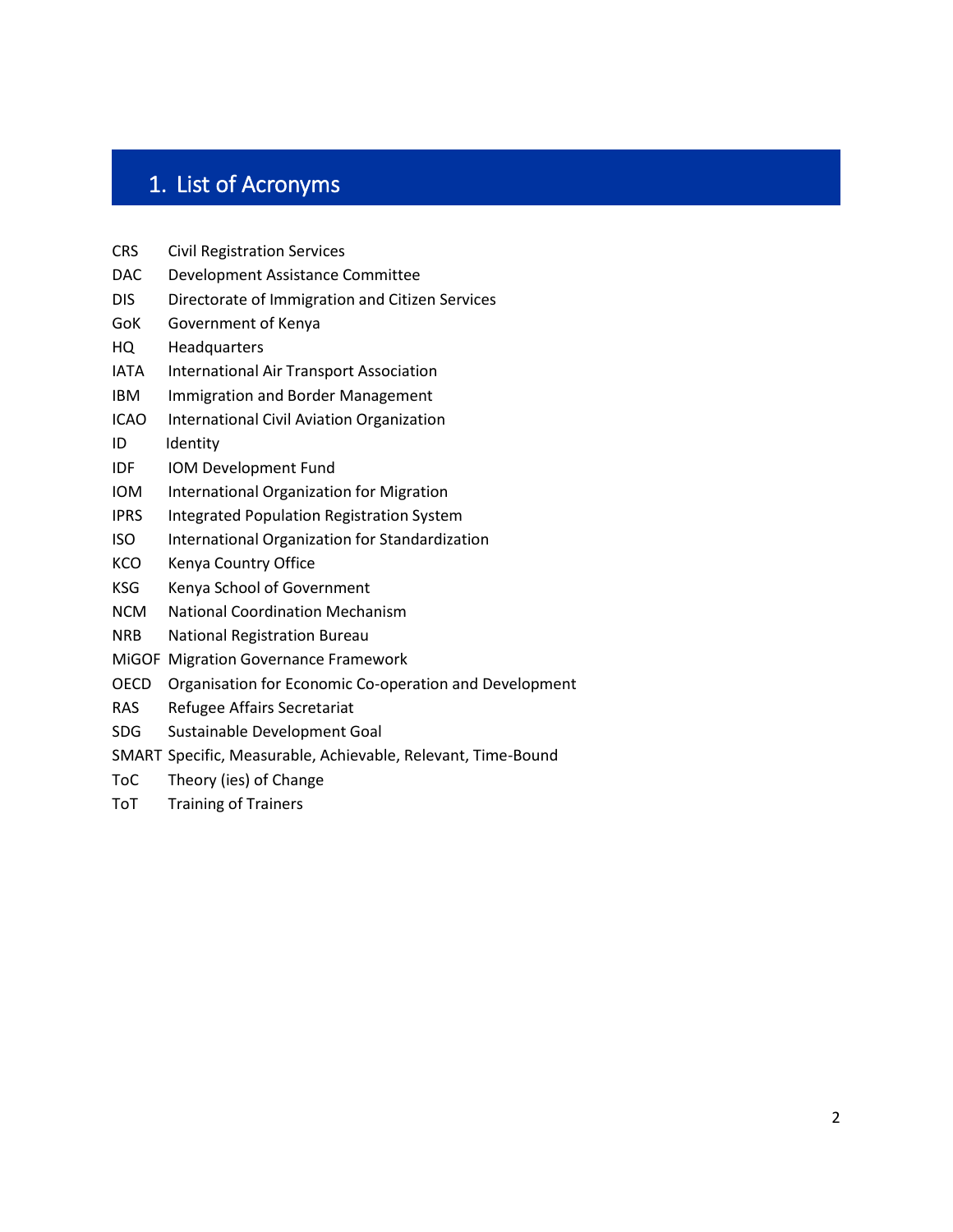## <span id="page-3-0"></span>2. Executive Summary

The IOM Development Fund (IDF) in coordination with the Migration Management Unit in IOM Kenya Country Office (KCO) have commissioned an ex-post evaluation of the project "Strengthening the capacity of the Government of Kenya to manage national identity programmes" which was implemented in Kenya from October 2017 to March 2019. The overall objective of the project was to contribute to improved identity management in Kenya. Upon request from the Government of Kenya (GoK) and in consultation with key stakeholders, IOM supported National Registration Bureau (NRB) under the Ministry of Interior and Coordination of National Government in strengthening the capacity of the GoK to manage national identity programmes. The project has three main components; (a) conducting an assessment to review the current situation of the identity management, and distributing to relevant stakeholders; (b) improving knowledge and skills of the government officials (both national and county levels) on identity management through Training of Trainers (ToT) and ToT cascading training; and (c) raising public awareness through awareness campaign (community *barazas*, radio campaign, etc.).

The final internal evaluation is to assess: the extent of the project's success in achieving its intended objective and expected results, document lessons learnt and good practices and provide clear and specific recommendations to inform future or related programming and implementation. The intended audience for this evaluation is mainly IOM Kenya Senior Management, IDF and key government stakeholders.

The evaluation was conducted using qualitative methods mainly consisting of: 1) desk review, 2) Key Informant Interviews (KII), 3) Focus Group Discussions (FGDs), and 4) observations. Field visits and on-site observations were conducted in selected counties (Meru, Nyeri, Isiolo, Kilifi, and Mombasa), and for other sites, it was informed by KIIs with NRB officials in HQ, IOM project staff, and the relevant documents.

| <b>RELEVANCE</b> | The evaluation found the project highly relevant. The project is aligned     |
|------------------|------------------------------------------------------------------------------|
|                  | with governments and communities' needs and priorities. The project was      |
|                  | designed in close collaboration with different key stakeholders from the     |
|                  | government. Timely as well as frequent consultation with government          |
|                  | enabled the project to make any necessary adjustment to stay relevant.       |
|                  | The project also responded well to the needs of communities, especially      |
|                  | those of the remote areas where there are high poverty and illiteracy rates, |
|                  | and difficulty in accessing NRB offices and information in general.          |
|                  |                                                                              |
|                  | At the same time, the evaluation found some gaps between the project         |
|                  | design and its implementation. Although, initially the project was to cover  |
|                  | full identity management, due to limited available fund it was not able to   |
|                  | cover entire spectrum of the identity management chain, which fall under     |
|                  | different government institutions/departments like IPRS, RAS, DIS, NRB       |
|                  | and CRS. However deliberate efforts were made to include these               |
|                  | institutions/departments in needs assessment, validation of the findings     |
|                  | and ToT training (one IPRS staff was trained on ToT).                        |
|                  |                                                                              |

### **Summary of Findings**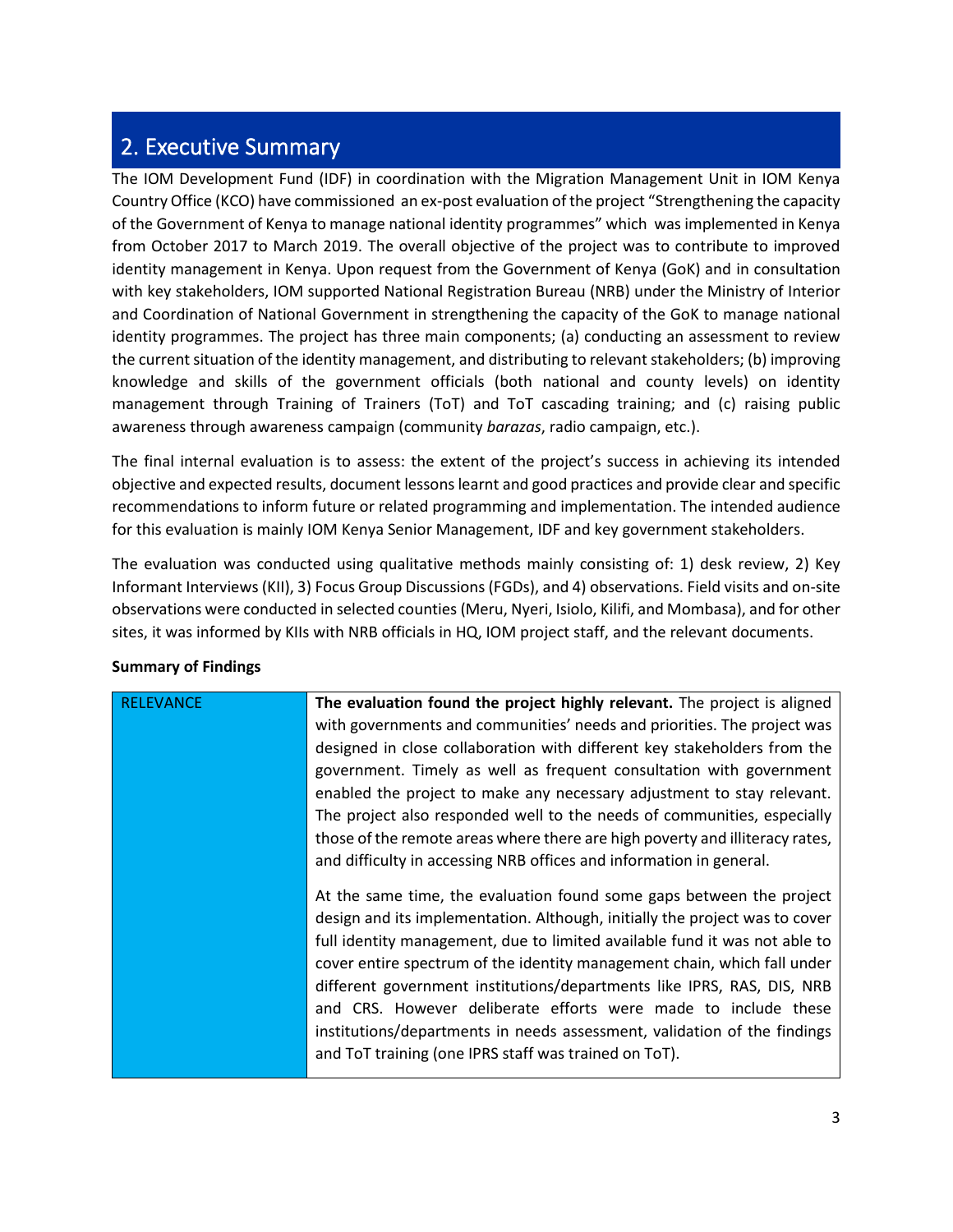| <b>EFFECTIVENESS</b> | The effectiveness is medium for Outcome 1 and high for Outcome 2. For<br>Outcome 1 "effective management of civil registration of Kenyan citizens,<br>issuance of secure ID documents and prevention of illegal registration," it<br>is partially achieved by development of the needs assessment report which<br>identifies the current situation and gaps, and by strengthening the capacity<br>of the NRB (both HQ and the field). Some of the recommendation of needs<br>assessment were taken in certain offices to increase the number of staff,<br>or to improve the office facilities which contributed to increase the staff<br>motivation and hence improved the work of NRB. The capacity<br>development of staff also contributed to improve their work and as a<br>result, the timeline for ID acquisition has been reduced. However, there<br>are some gaps left. For example, bridging the gaps in staff capacities as well                                                                                                                                                                     |
|----------------------|----------------------------------------------------------------------------------------------------------------------------------------------------------------------------------------------------------------------------------------------------------------------------------------------------------------------------------------------------------------------------------------------------------------------------------------------------------------------------------------------------------------------------------------------------------------------------------------------------------------------------------------------------------------------------------------------------------------------------------------------------------------------------------------------------------------------------------------------------------------------------------------------------------------------------------------------------------------------------------------------------------------------------------------------------------------------------------------------------------------|
|                      | as financial capacities should be further enhanced, and improving the<br>coordination with different stakeholders is required to tackle the full ID<br>management chain. Digitization of ID processing especially in remote,<br>non-urban locations will enhance efficiency in screening and issuance of<br>IDs.                                                                                                                                                                                                                                                                                                                                                                                                                                                                                                                                                                                                                                                                                                                                                                                               |
|                      | Outcome2 ["Kenyan citizens, women and men, at targeted pilot counties<br>demonstrate improved ability and willingness to acquire legitimate IDs and<br>breeder documents"] was achieved as most of the respondents mentioned<br>that they understand better the importance of ID, and have better<br>knowledge on ID acquisition procedure. As a result, the registration<br>number increased in 9 sites where IOM collected the data. Some of the<br>gaps identified are; challenges of illiteracy which led to non-<br>comprehension of brochures and Service Charters for some people,<br>community barazas sometimes excluded certain populations such as youth<br>who were reluctant to participate, elders and persons with disabilities who<br>have challenge in mobility, and people in extreme poverty who have<br>difficulty in paying transport, or to sacrifice a day to participate in barazas,<br>and radio channels which was not adopted to certain regions. Support for<br>marginalized groups (elders, persons with disabilities, and minority, etc.)<br>should be further improved as well. |
| <b>EFFICIENCY</b>    | The evaluation found the project highly efficient. The project took several<br>effective measures to make the project efficient as possible. These<br>measures included co-funding with the government to maximize the<br>outcomes, sharing the responsibility with government to optimize the<br>limited human resources, and close and timely consultation with the<br>government for smooth implementation. Some of the challenges<br>encountered for the efficiency of the project are; creating mutual<br>understanding between IOM and the government at the beginning of the<br>project (as it was first time to collaborate with each other), lack of                                                                                                                                                                                                                                                                                                                                                                                                                                                  |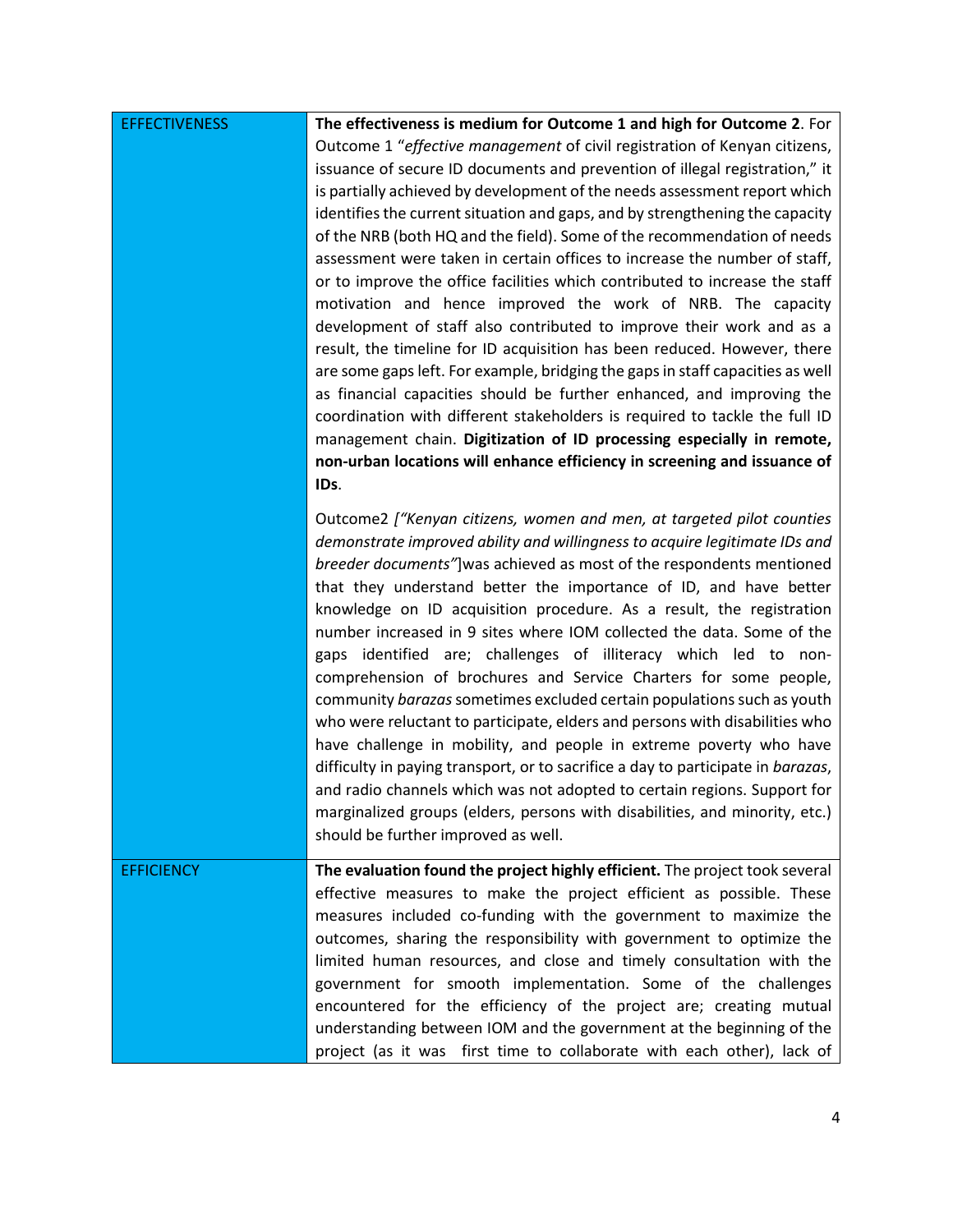|                       | resources and equipment (such as vehicles, communication means, etc.)<br>on the government's end.                                                                                                                                                                                                                                                                                                                                                                                                                                                                                                                                                                                                                                                                                                                                                                                                                                                                                                                                                                                                                                                                                                                                                                                                                                                                                                                                                      |
|-----------------------|--------------------------------------------------------------------------------------------------------------------------------------------------------------------------------------------------------------------------------------------------------------------------------------------------------------------------------------------------------------------------------------------------------------------------------------------------------------------------------------------------------------------------------------------------------------------------------------------------------------------------------------------------------------------------------------------------------------------------------------------------------------------------------------------------------------------------------------------------------------------------------------------------------------------------------------------------------------------------------------------------------------------------------------------------------------------------------------------------------------------------------------------------------------------------------------------------------------------------------------------------------------------------------------------------------------------------------------------------------------------------------------------------------------------------------------------------------|
| <b>SUSTAINABILITY</b> | The sustainability is medium. From the designing stage, the project<br>incorporated some measures / approaches to sustain the project impact<br>including; working closely with the national and county authorities and<br>involving them throughout all the phases, ToT and ToT cascading training<br>conducted to promote the knowledge transfer among the institutions,<br>involving the local administration at community level, and awareness<br>raising campaigns to enhance their roles and capacities. However, the<br>government regular budget was limited for the continuous capacity<br>building activities for the officials, and community awareness raising /<br>mobile registration. Lack of vehicles, internet facilities / communication<br>means at NRB field offices also hindered the sustainability of the project<br>impact.                                                                                                                                                                                                                                                                                                                                                                                                                                                                                                                                                                                                    |
| <b>IMPACT</b>         | The greatest impact of the project is the increase in number of<br>registrations for IDs in project locations. The timeline of processing<br>application has reduced in general, and there is quick turnaround from HQ<br>in terms of processing IDs. These positive changes happened through the<br>intervention of the project, namely: capacity building of government<br>officials, and community awareness raising through information materials<br>(brochures and Service Charters), community barazas / mobile<br>registration, and radio campaign. Another unintended positive impact was<br>the enhanced relationship / mutual trust between NRB HQ and the field<br>offices, as well as NRB and the customers (community people). With the<br>strong ownership of NRB, both officials in HQ and the fields were well<br>involved in the project, and community people showed their appreciation<br>for the selection of the sites, and the improved customer service for ID<br>acquisition. On the other hand, one unintended negative impact expressed<br>mainly by NRB officials was the increase in complaints from the community<br>people, concerned that the ID processing took longer than indicated in the<br>Service Charters. NRB officials still struggle to completely align with set<br>timelines. Aligning this will surely contribute to further improving ID<br>management of the government to serve the population better. |

#### **Recommendation**

The evaluation identified strategic, operational, and thematic recommendations. The strategic recommendation is for both NRB and IOM Kenya country office to strategically utilize the needs assessment report, and the results of the evaluation to explore new partners to scale up the project. Also, it is important to consider creating synergy with other IOM projects, especially, with other on-going IBM projects.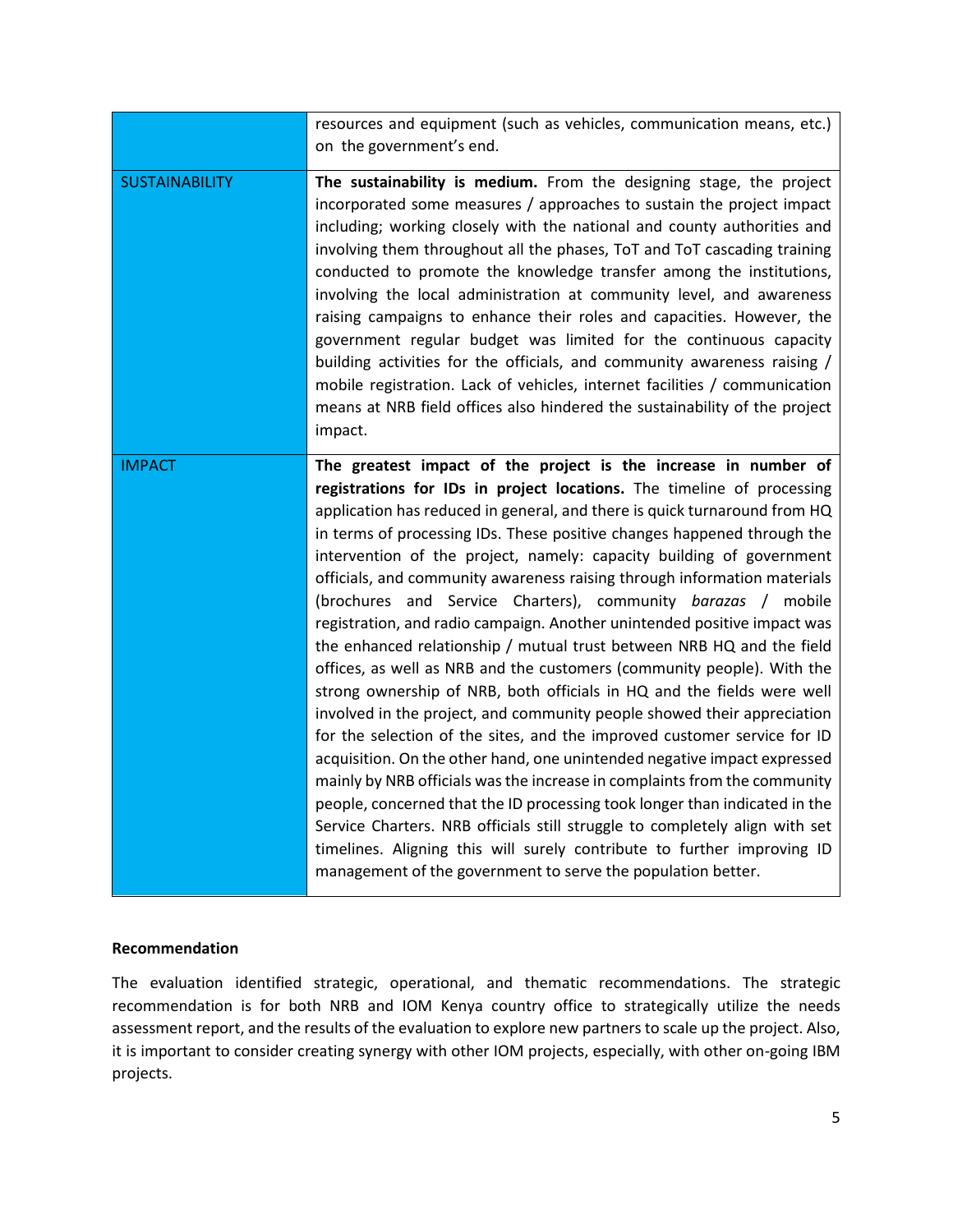As for the operational recommendation for IOM, some of the good practice identified were; co-funding with the government to maximize the outcomes, sharing of human resources with the government, and most of all, frequently and timely consultation with the government to assure the smooth implementation.

For thematic recommendation, the key recommendations for NRB are as follows;

Capacity Building / Trainings

- Inclusion of more cascading training in the project.
- Involvement of more clerical/registration officers in the field.
- ToT training contents to be improved (customized by regions, addition of IT, customer care, inclusion of marginalized group such as elders, persons with disabilities, and minority groups)etc.).
- Training targeting key village elders and members of Vetting Committee to be added.

#### ID Management

- Shift to digital registration, developing online system to improve the customer service.
- Delay issue on ID production timeline should be improved as per citizen service charters especially for the remote and border communities
- Development of SOPs for Vetting Committee, and guidelines/ SOPs for better support marginalized group/border communities.
- Enhancement of collaboration with other key agencies in ID management.

Community Awareness Raising / Mobile Registration

- Enhance collaboration with local administration for community *barazas.*
- Considering different channels to cover all groups, leave no one behind
- Equipping NRB field offices with vehicles, communication tools, biometric registration gadgets, etc. to sustain the community awareness raising / mobile registration activities.
- Awareness raising on vetting procedures, particularly in border communities to address perceptions of discrimination for applicants that are requested for additional feeder documents.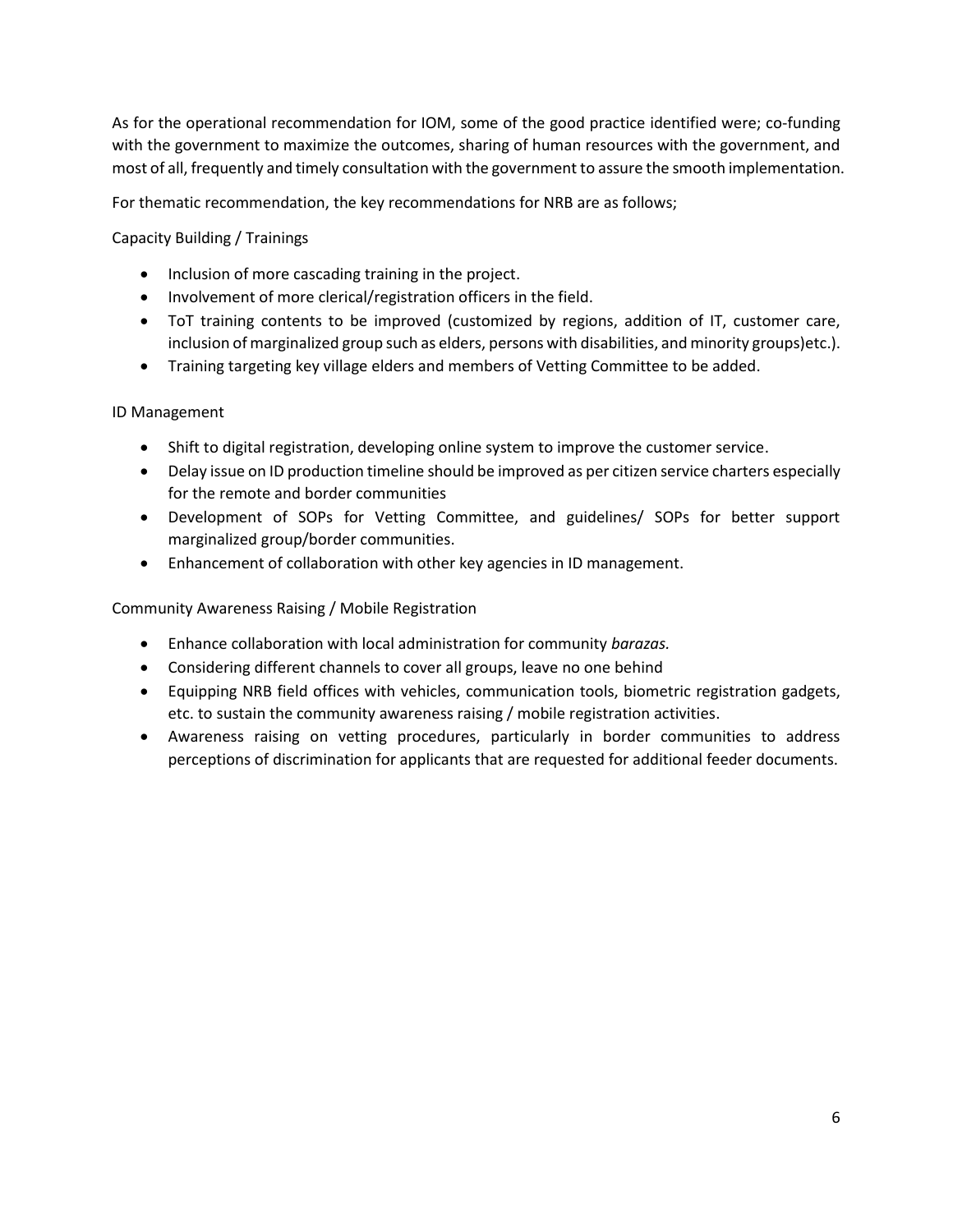## <span id="page-7-0"></span>3. Introduction

The IOM Development Fund (IDF) in coordination with the Migration Management Unit in IOM Kenya Country Office (KCO) have commissioned an ex-post evaluation of the project "**Strengthening the capacity of the Government of Kenya to manage national identity programmes**" which was implemented in Kenya from October 2017 to March 2019. The evaluation was conducted from November 2019 to the end of December 2019 in Nairobi and in selected counties (as nominated by Government of Kenya) where project activities were implemented.

This ex-post evaluation assesses the project's results based on OECD/DAC criteria of relevance, efficiency, effectiveness, sustainability and impact, aiming at deriving lessons learned and recommendations to inform future or related programming and implementation. The evaluation also looks at gender, including women, men, boys and girls, as an IOM cross-cutting issue, based on IOM Gender Equality Policy 2015– 2019.

This document compiles the evaluation findings and is structured as follows: context and purpose of the evaluation, evaluation methodology, findings according to OECD/DAC criteria, and conclusions and recommendation.

## <span id="page-7-1"></span>4. Context and Purpose of the Evaluation

#### <span id="page-7-2"></span>4.1. Context

Kenya faces several challenges *related* to border control and immigration which contribute to its vulnerability to irregular migration, transnational organised crime, and terrorism. Kenya shares borders with Ethiopia, Somalia, South-Sudan, Tanzania and Uganda. The under-resourced and under-capacitated border management and law enforcement agencies at these borders means that there is an increased likelihood of irregular movement of individuals across borders which can be linked to the recruitment of youth into violent extremist groups such as Al-Shabaab; and human trafficking/smuggling. It is vital to ensure border authorities are prepared to respond in a way that effectively protects national and local security in settings affected by migration, while at the same time protecting the rights of migrants.

A Kenyan ID is crucial to citizenship, which is a precondition for the fundamental rights to one's identity, and is tied and associated to civil, political, social and economic rights including the free movement of persons, access to services across borders, trade, realizing a common market and women's empowerment.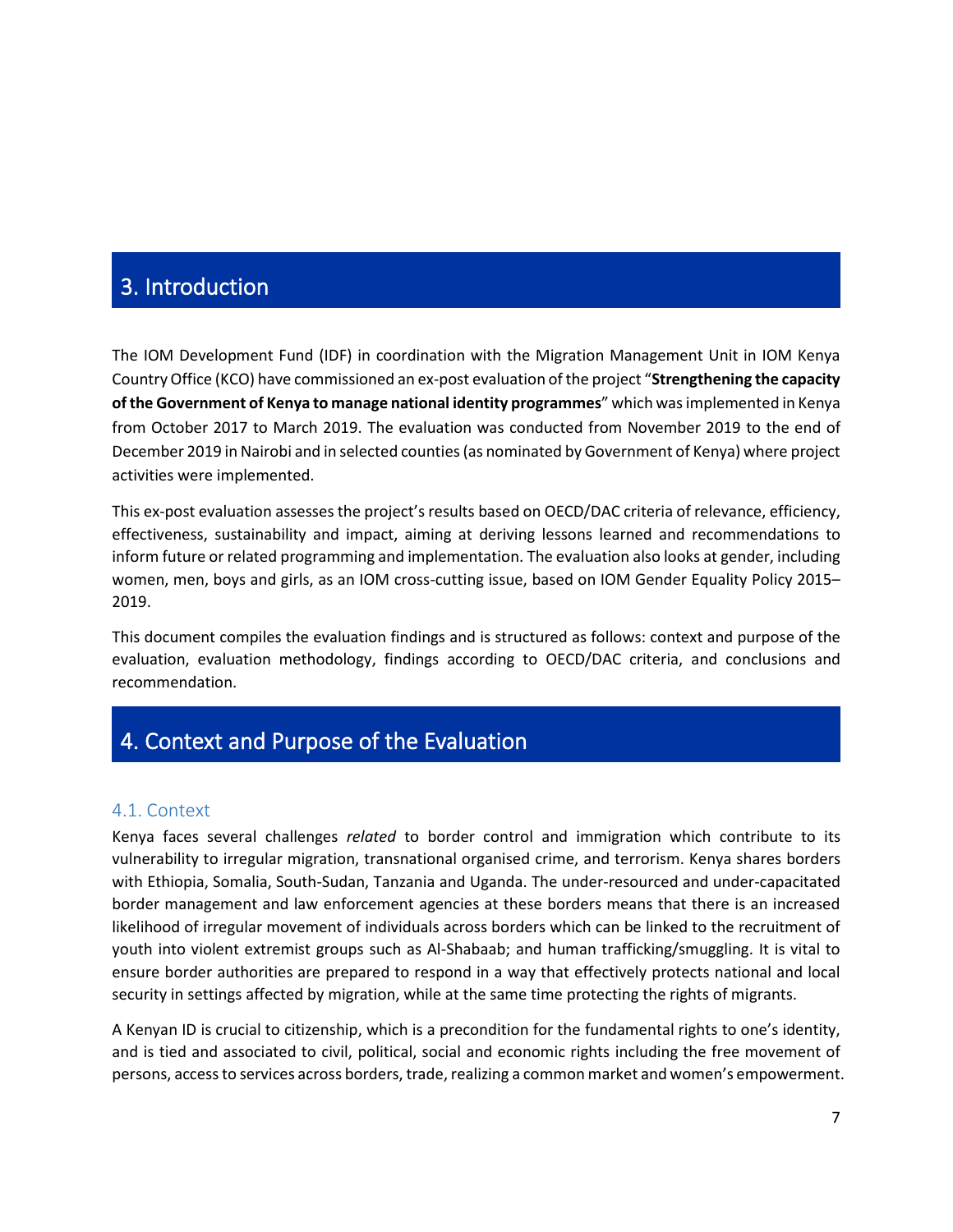Nevertheless, the levels of public awareness in the remote areas of Kenya, about the rights and benefits associated with obtaining legal identity documents is still low. Similarly, there is unawareness of the implications of identity fraud or of the implications and risks of fraudulent or fraudulently obtained documents.

In this context, this IDF funded project was implemented with the overall objective to contribute to improved identity management in Kenya through strengthening the capacity of the Kenyan Government in travel documents and related issuance systems, as well as creating awareness of full identity management chains. In this project, IOM supported GoK in conducting (a) an assessment reviewing the current identity management situation and a report that includes recommended measures for improved identity management, the assessment report was distributed to relevant stakeholders; (b) two (2) Training of Trainers (ToT) for the government officials from key departments involved in identity management for improving knowledge and skills on identity management; (c) ToT cascading training for County Registrars on security features of national identity cards, registration procedures, and record management in public service and; (d) the project supported NRB in various awareness raising activities reaching an estimated population of five million through; 1) updating citizen service charters and brochures, 2) conducting community *barazas* in four counties, 3) conducting mobile ID registration and 4) conducting a radio campaign in six counties where the level of awareness was still low.

### <span id="page-8-0"></span>4.2. Evaluation Purpose

The ex-post internal evaluation seeks to determine the extent of the project's success in achieving its intended objective and expected results.

The intended audience for this evaluation is mainly IOM Kenya Senior Management and key Government stakeholders.

### <span id="page-8-1"></span>4.3. Evaluation Scope

This ex-post evaluation covers the whole project implementation period from  $1<sup>st</sup>$  of October 2017 to 31 $<sup>st</sup>$ </sup> of March 2019. It evaluates all the outcomes:

Outcome 1: *Effective management of civil registration of Kenyan citizens, women and men, issuance of secure ID documents and prevention of illegal registration*;

Outcome 2: *Kenyan citizens, women and men, at targeted pilot counties demonstrate improved ability and willingness to acquire legitimate IDs and breeder documents*.

In the project, training was conducted to government officials of 47 counties; awareness raising activities were conducted in 4 counties of Kwale, Kilifi, Meru and Isiolo, and radio campaign was done in 6 counties of Mandera, Garissa, Wajir, Marsabit, Isiolo and Tana River. Among these target counties, this evaluation conducted the field survey consisting of Key Informant Interview (KII), Focus Group Discussions (FGD), and Observation in Nairobi headquarters (KII with government officials), Nyeri, Meru, Isiolo, Kilifi, Malindi, and Mombasa.

### <span id="page-8-2"></span>4.4. Evaluation Criteria

This ex-post evaluation has been done based on the following evaluation criteria.

#### **Relevance:**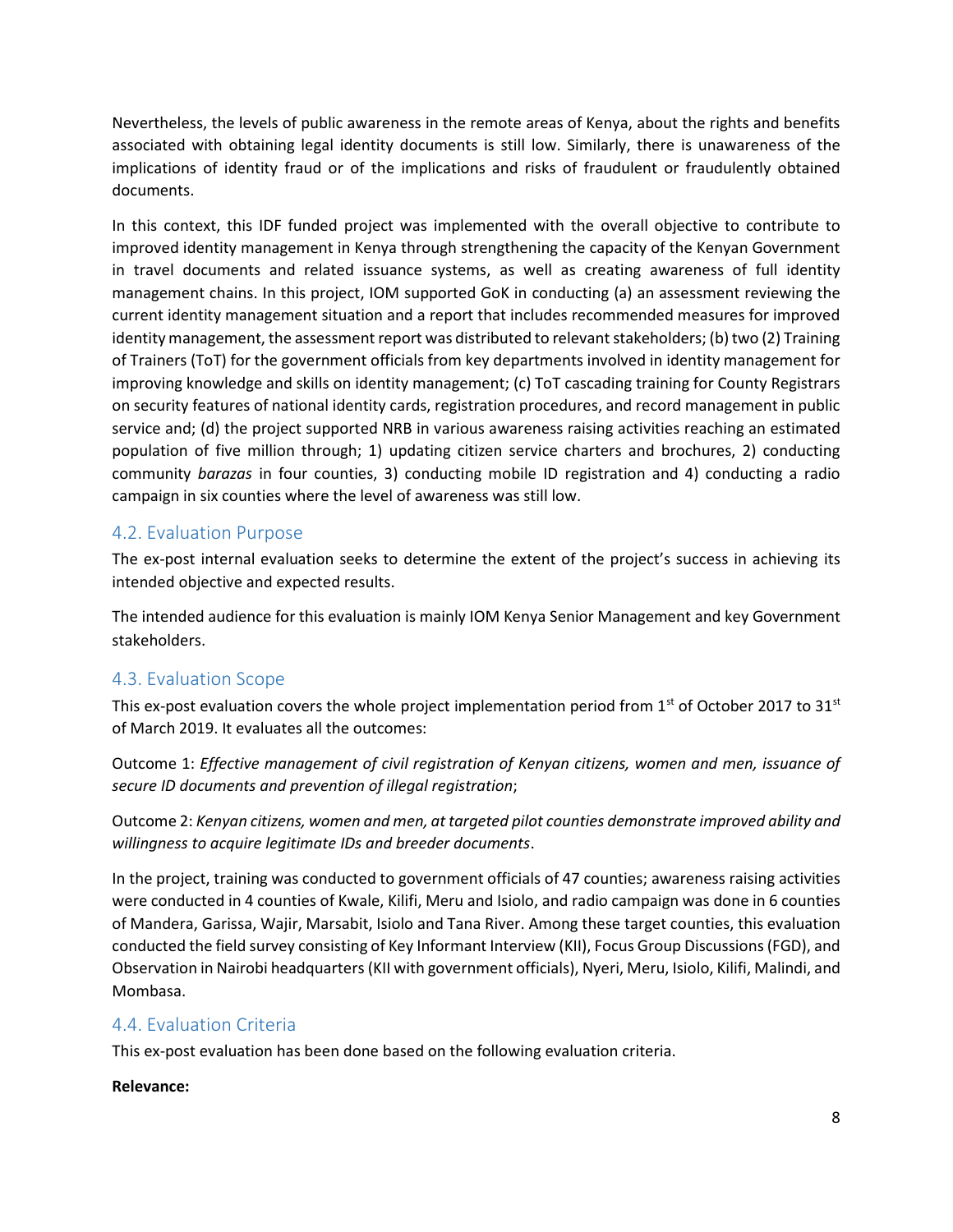- Do the project's expected outcomes remain valid as originally planned?
- Were the project activities and outputs consistent with the intended outcomes and objective?
- To what extent has the project addressed migration challenges and supported GoK development plans and strategies?
- To what extent did the project incorporate IOM cross-cutting issues on: i) gender mainstreaming, ii) rights-based approach

#### **Effectiveness:**

• To what extent has the project achieved the intended results? To what extent has the project enhanced:

a) Effective management of civil registration of Kenyan citizens, issuance of secure ID documents and prevention of illegal registration, and

- b) Increased ability and willingness to acquire relevant ID documents among target population.
- What were the key factors influencing the achievement of the project's expected outcomes?

#### **Efficiency:**

- Extent of the project's use of resources as planned versus the actual status?
- Extent of the project's leveraging and complementing interventions with other initiatives?

#### **Sustainability:**

- To what extent IOM KCO project enhanced structures, policies, resources and processes in place to ensure that benefits are maintained once external project support ceases?
- How engaged were the main stakeholders throughout the development and implementation of the project?

#### **Impact:**

- Based on stakeholders' feedback, what impact (positive and/or negative, intended or unintended) did the project have on its' beneficiaries and relevant stakeholders?
- What observed changes in attitudes, capacities and institutions etc. have occurred as a result of the project? Is the impact attributable to the project activities, or are they from external factors or from both?

## <span id="page-9-0"></span>5. Evaluation Methodology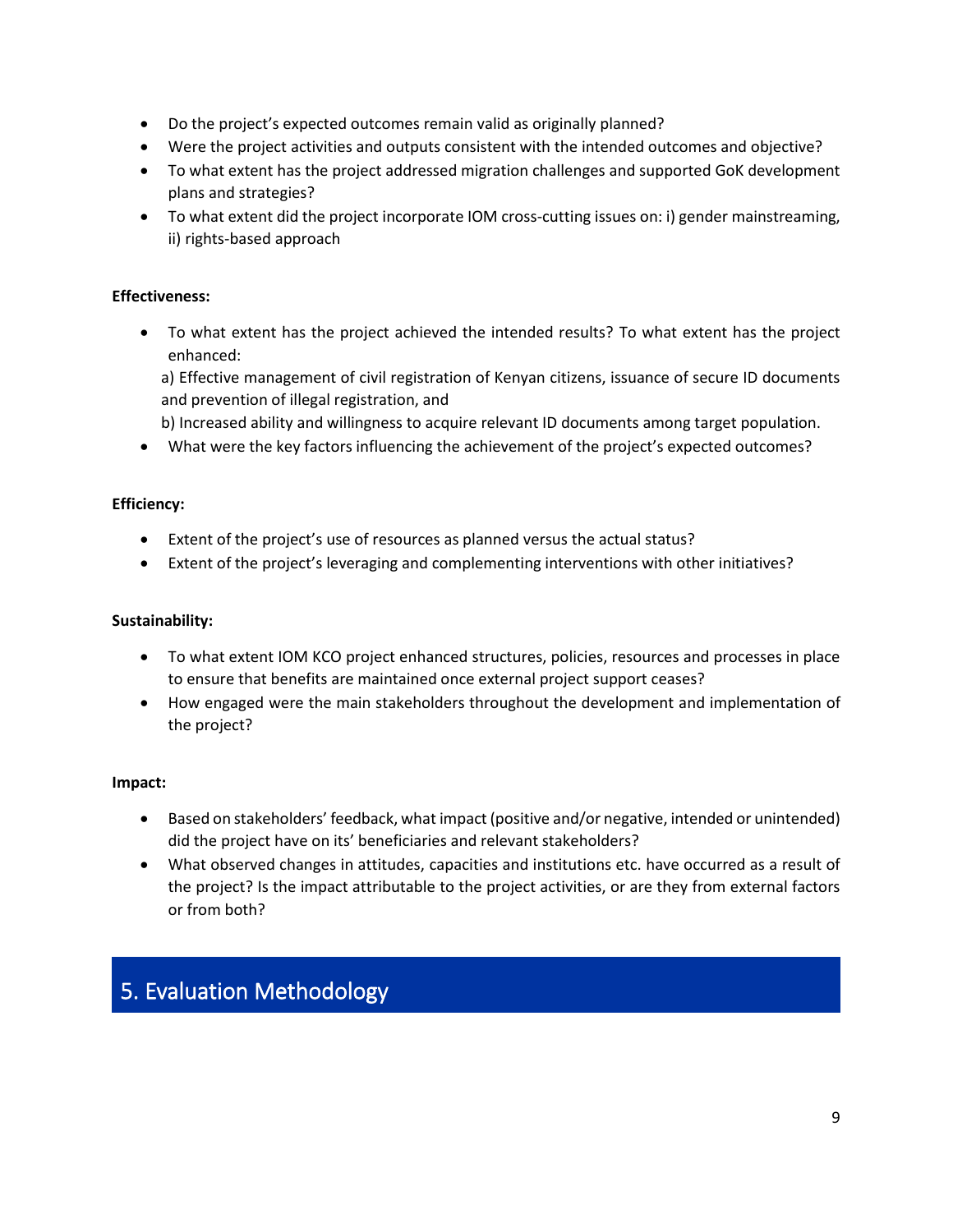## <span id="page-10-0"></span>5.1. Data Sources and Collection

Following the Term of Reference (ANNEX 1), an evaluation matrix was developed at the start of the evaluation process (ANNEX 2) and shared with the evaluation team to assure a common understanding of the project evaluation methodology. The evaluation approach comprised: A desk review of all relevant documents relating to the project (ANNEX 3), a series of semi-structured Key Informant Interviews with IOM staff, government stakeholders (ANNEXES 4), a series of Focus Group Discussions with partners such as local administrations, and community people, and field visits and on-site observations in selected counties (Meru, Nyeri, Isiolo, Malindi, Kilifi, and Mombasa).

The evaluator informed the key informants beforehand about the purpose of the evaluation, confidentiality, anonymity, and voluntary participation and answering to interview questions. Participants for Key Informant Interviews and Focus Group Discussions have been selected carefully to represent different groups; male, female, elders, youth, and persons with disabilities, and the discussion was conducted separately when it seemed more appropriate.

### <span id="page-10-1"></span>5.2. Data Analysis

This evaluation has been conducted using qualitative data analysis. Collected data mentioned above such as texts (all project related documents) and narratives (KIIs and FGDs) were categorized by each project components (needs assessment, capacity building, and awareness raising) to analyze the level of achievement relation to OECD/DAC Evaluation Criteria: Relevance, Effectiveness, Efficiency, Sustainability, and Impact. Key evaluation questions for this ex-post evaluation were:

- a) Were the project design and strategies used relevant to the government needs and priorities?
- b) To what extent did the project achieve the intended objective and expected results?
- c) How efficient was the project management?
- d) To what extent was the government capacities enhanced to support the sustainability of the project?
- e) What are the positive / negative impacts occurred as a result of the project?
- f) What lessons learnt can be shared to inform future programming of a similar nature?

Data analysis and rating of findings was based on a judgement scale below.

*Data analysis scaling (Judgment Scale)*

| <b>Evaluation Criteria</b><br><b>Scaling</b>                   | Explanation                                                                                                           |
|----------------------------------------------------------------|-----------------------------------------------------------------------------------------------------------------------|
| High (Always)                                                  | There is an evidence of strong contribution and/or contributions exceeding the<br>level expected by the intervention. |
| Medium<br>(Mostly,<br>with<br>some<br>exceptions)              | There is an evidence of good contribution but with some areas for improvement<br>remaining.                           |
| (Never<br>Low<br>or<br>occasionally<br>with<br>clear weakness) | There is low or no observable contribution.                                                                           |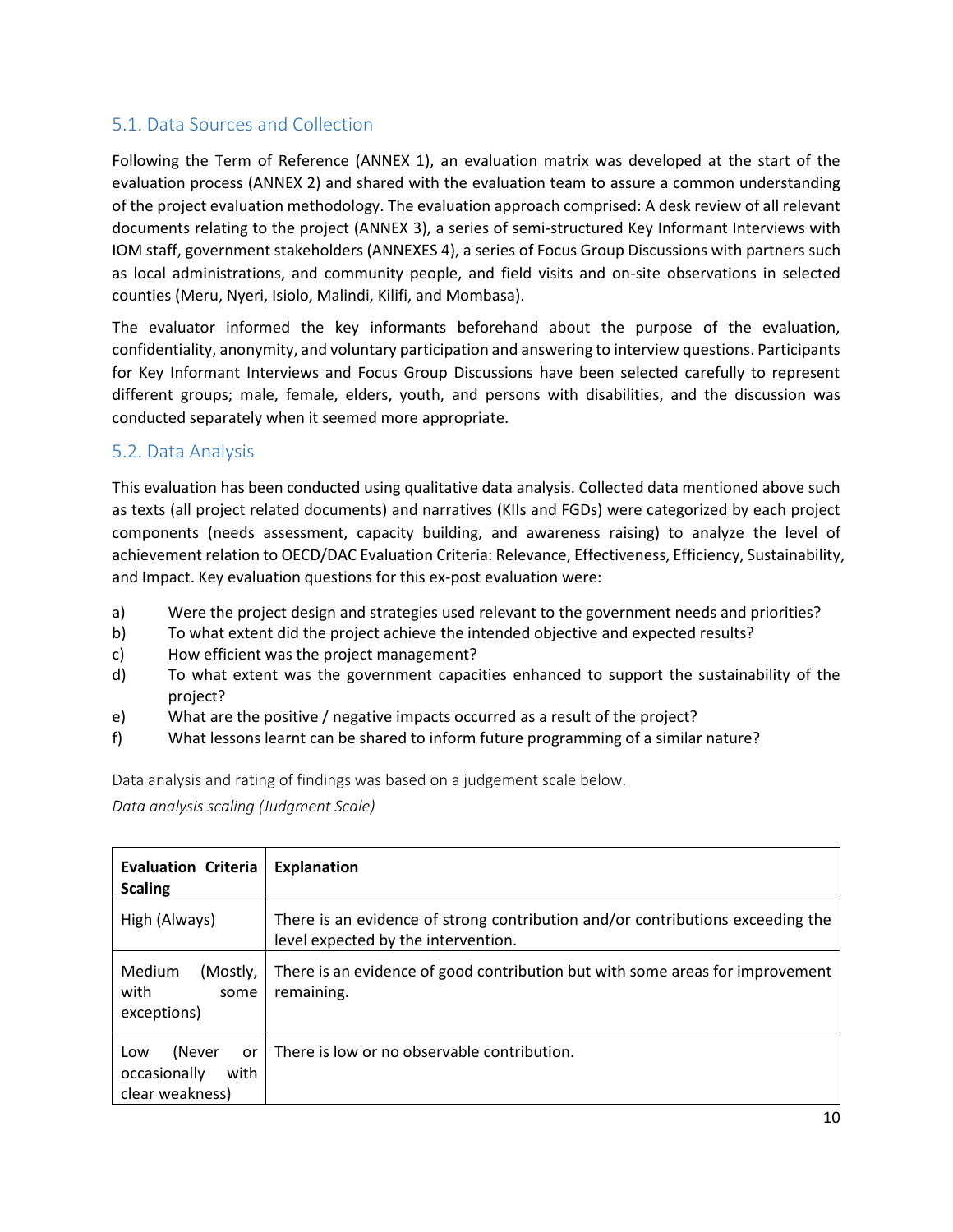### <span id="page-11-0"></span>5.3. Limitations and Proposed Mitigation Strategies

- a) Baseline data is critical for a project and its evaluation; this project does not have baseline data against which achievement can be measured. Therefore, the evaluation does not focus on looking at achievements in reference to baselines, but relies on secondary data and views of key informants to estimate the changed situation as a result of the project as compared to preintervention period.
- b) Ideally a project/programme is based on a clearly defined Theory/ies of Change (TOCs) "an explanation of how and why project's interventions are expected to yield results". There is no explicit theory of change defined within the project proposal. However, TOC was briefly considered during the mid-term evaluation to clarify the project's underlying assumptions and theories, and it was re-analyzed / confirmed during this ex-post internal evaluation.
- c) Although the ToT trainings for government officials targeted all counties, this evaluation interviewed the officials only from several counties as field visits were conducted in selected counties (Meru, Nyeri, Isiolo, Kilifi, and Mombasa). For the narratives of officials from other counties, it was informed by KIIs with NRB officials in HQ, IOM project staff, and the relevant documents.

# <span id="page-11-1"></span>6. Findings

#### **Relevance**

#### **Were the project design and strategies used relevant to the government needs and priorities?**

The project is highly relevant. The project design and strategies were relevant to the government's needs and priorities, and responded well to the needs of the communities as well. The project was designed and implemented in close coordination and partnership with the National Registration Bureau (NRB), and implemented activities were based on the needs identified during the needs assessment which was conducted in the beginning of the project. IOM also coordinated with the National Coordination Mechanism (NCM) on Migration who is the internal agency coordination platform responsible for national migration management to strengthen the whole-of-government approach. The project contributes to Sustainable Development Goal 16.9 which states that by 2030, *provide legal identity for all, including birth registration.* As mentioned in the mid-term internal evaluation report, Government of Kenya (GoK) is collecting data on this SDG indicator, which shows their strong commitment.

The GoK is pushing hard for long-term development "*to create a globally competitive and prosperous nation with a high quality of life by 2030 that aims to transform Kenya into a newly industrializing, middleincome country providing a high quality of life to all its citizens by 2030 in a clean and secure environment. (Kenya Vision 2030)."* Obtaining a national ID is a crucial and inevitable first step for Kenyan citizens to access any economic, social, and political opportunities which contributes to achieve this government's Vision. Nevertheless, there are no other partners, apart from IOM, supporting the Government of Kenya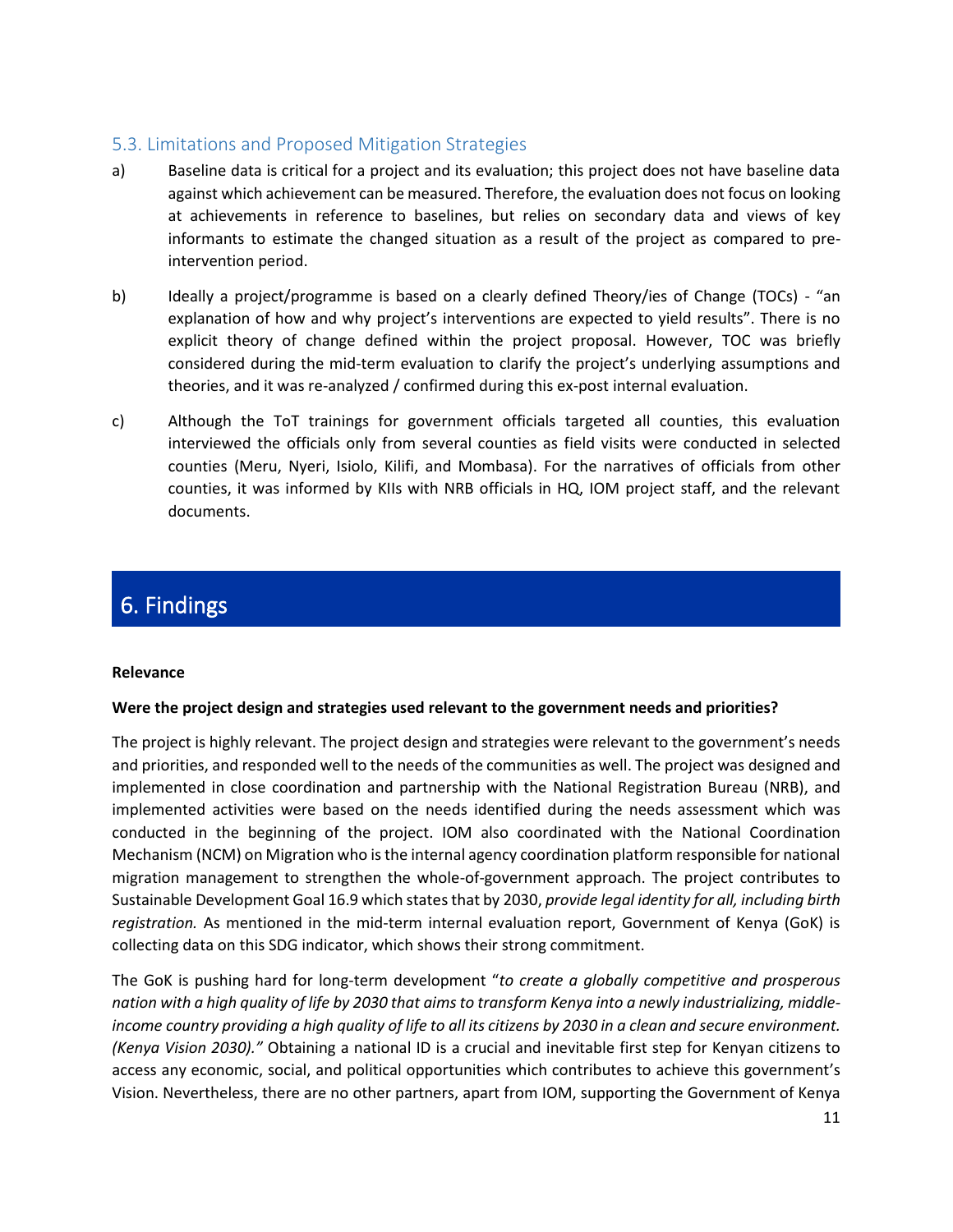(GoK) on this subject at present. As a result, GoK stakeholders showed their satisfaction on the methods and results of the implementation of the project overall.

The Theory of Change (ToC) was not defined clearly at the designing period, but the understanding of the key stakeholders were, as written in the mid-term evaluation report, as follows;

**If** i) the project identifies gaps and needs that GoK have regarding the identity management and bring together relevant agencies working with identity management and ii) train trainers on international standards and to build capacity in their agencies and iii) conduct public campaigns in consultancy with local communities on ID's;

**then** the project will influence in a) building effective management of civil registration of Kenyan citizens, issuance of secure ID documents and prevention of illegal registration and b) increasing ability and willingness to acquire relevant documents among public, and eventually contribute to improving identity management in Kenya;

**because** the project will 1) increase **understanding** among GoK agencies and officers, and public on the meaning and importance of the National ID for civil, political, social, and economic rights, free movement and women empowerment; 2) build **ownership** of the Identity Management Chain for GoK officers, 3) increase **access** to acquire breeder documents and 4) increase **resource mobilization** opportunities through building understanding on the needs and gaps.

These assumption on ToC shared by stakeholders during the mid-term evaluation were confirmed relevant. The evaluation found the evidence of increased understanding among GoK agencies, officers, and public (63% of officers and more than 50% of community members responded that they increased their understanding on ID) , ownership built by GoK officers (most of respondents stated that the motivation of officers increased), and increased access to acquire breeder documents (number of registration increased in 9 target sites at the end of the project), and increased resource mobilization opportunities (created by Needs Assessment Report), and these positive changes are likely to influence the effective management of civil registration.

Training contents were confirmed that it responded to the government's needs, and remained valid. The contents were selected collectively with NRB, Kenya School of Government, and IOM. Although NRB requested to add Senior Management Course (for HQ and field offices), due to lack of funding, this was not possible. Otherwise, most of the respondents stated that they are satisfied with the contents, however, some respondents suggested to include, for the future, use of IT, how to handle the prosecution process (for example, when the false ID is found, what will be the procedure in the court, etc.), and report writing skills. Also, there was a suggestion on customizing the training contents by region as each region has specific issues. For example, in Mombasa and Nyeri, NRB officers mentioned that their priorities are to enhance their capacities on the customer care, quality control and report writing skills.

Community sensitizations (*barazas*) and mobile registration were also confirmed to be linked to the needs mentioned by community members. Based on the results of several Focus Group Discussions (FGDs) conducted by evaluator in Meru, Isiolo, Nyeri, and Kilifi, community members expressed the relevance of the contents of the *barazas* that it was useful to learn the importance of ID since some community members mentioned that there are no other ID related sensitization ever done in their communities. Mobile registration was equally very much appreciated by community members as they mentioned that NRB office is often too far, and youth are sometimes afraid of going to government offices. Also, in case of Nyeri, where the evaluator conducted FGDs in a slum area, people expressed the difficulty in making time to go to NRB offices since most of them are casual laborers, and losing time to work means having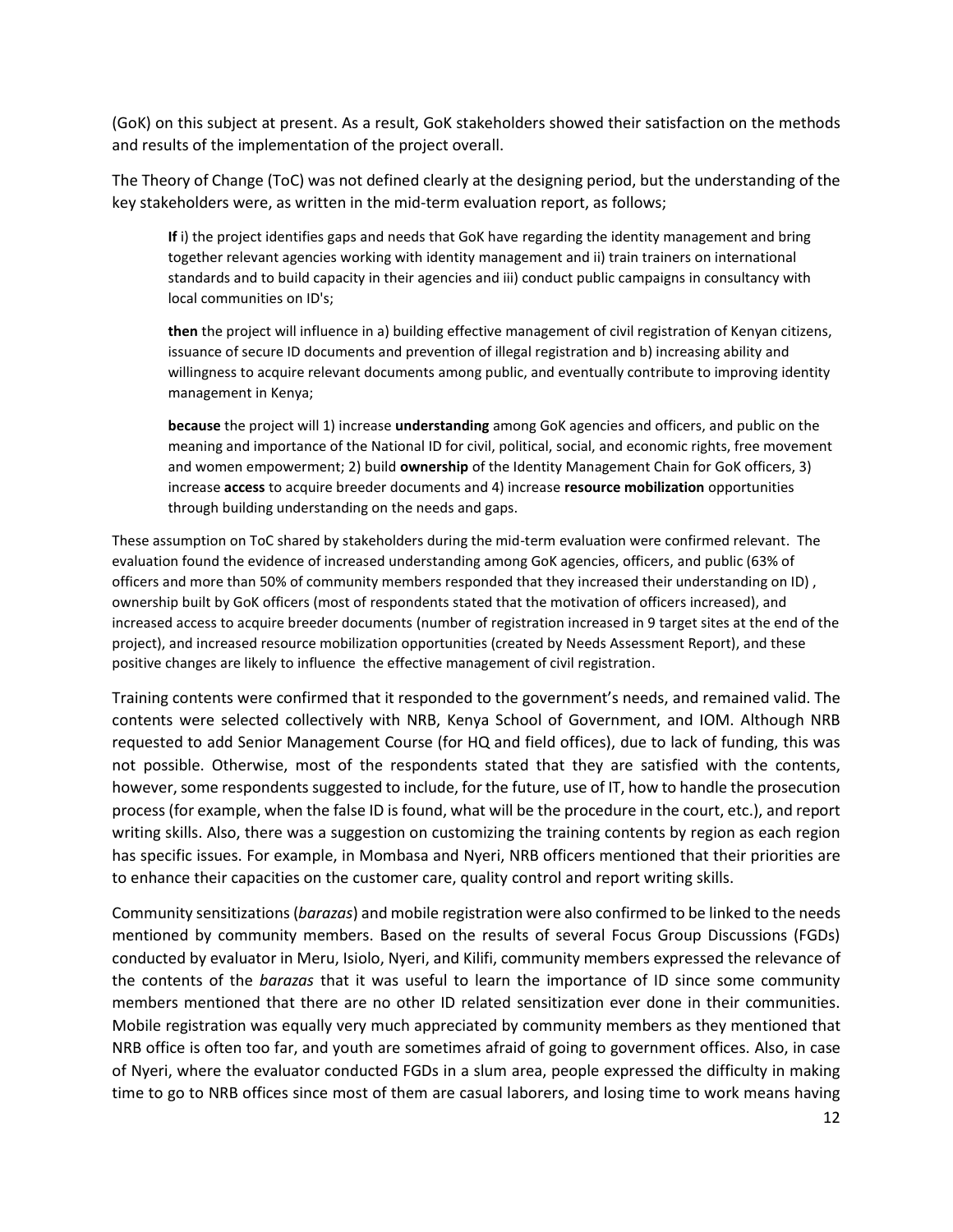zero income for the day. At the same time, it is important to take note that there are some counties such as Kilifi and Mombasa that community *baraza* seemed not effective enough since it cannot always reach the youth and persons with disabilities, people who do not necessarily attend *barazas*. In such cases, it was suggested to use other channels such as schools, places where youth congregate, and other youth events. Also, the evaluation could not confirm the relevance of the radio station used to conduct the radio campaign which was targeted 5 counties. For example in Isiolo, key respondents mentioned that the radio station selected is not the popular station in the region. It might have been better to double check when the project selected the station in order to maximize the impact.

For IOM, ID management is part of the Immigration and Border Management (IBM) that IOM Kenya Country Office is putting priority on, and as obtaining ID is considered as a foundation for promoting safe, orderly, dignified and regular migration, it perfectly fits to the IOM's mandate.

The project also incorporated IOM cross-cutting issues on gender mainstreaming in the project design to ensure both women and men participate in the project activities, and the suggestion made by mid-term evaluation on the inclusion of "Gender and ID" in the training contents was reflected.

However, it should be noted that the project did not address the full identity management chain as planned in the proposal and yet there was no rectification done in the Results Matrix. The project was not able to cover entire spectrum of the identity management chain (from breeder documents to national ID and passport and other travel and identity documents), which fall under different government institutions/departments such as Integrated Population Registration System (IPRS), Refugees Affairs Secretariat (RAS), Department of Immigration Services (DIS), National Registration Board (NRB) and Civil Registration Services (CRS) due to the limited fund. However deliberate efforts were made to include these institutions/departments in needs assessment, validation of the findings and ToT training (one IPRS staff was trained on ToT). After the consultation with government, the project finally decided to orient the focus on the ID acquisition and as a result, the main beneficiary became NRB HQ and the field offices.

#### **Effectiveness**

#### **To what extent did the project achieve the intended objective and expected results?**

Effectiveness of the project is mixed, as evidence of effectiveness for Outcome 1 is considered medium while for Outcome 2, was high.

### *Outcome 1. Effective Management of civil registration of Kenyan citizens, women and men, issuance of secure ID documents and prevention of illegal registration.*

A needs assessment was conducted in the very beginning of the project in order to identify the current situation of the ID management in the country, and the recommendations were made for the improvement. NRB Deputy Director and senior officers in HQ, as well as the officers in the fields confirmed that the assessment report was detailed and comprehensive, and captured well all the aspects of identity management components. Most of the NRB officers appreciated this report mentioning that they could enhance their understanding on the major concerns / issues in ID management. The project produced 150 copies (target: 100) and distributed them to NRB field offices through the NRB headquarter. Part of the needs assessment report recommendations were taken up in the project, through some of the key activities such as capacity building of the officials and the awareness raising of the communities. Moreover,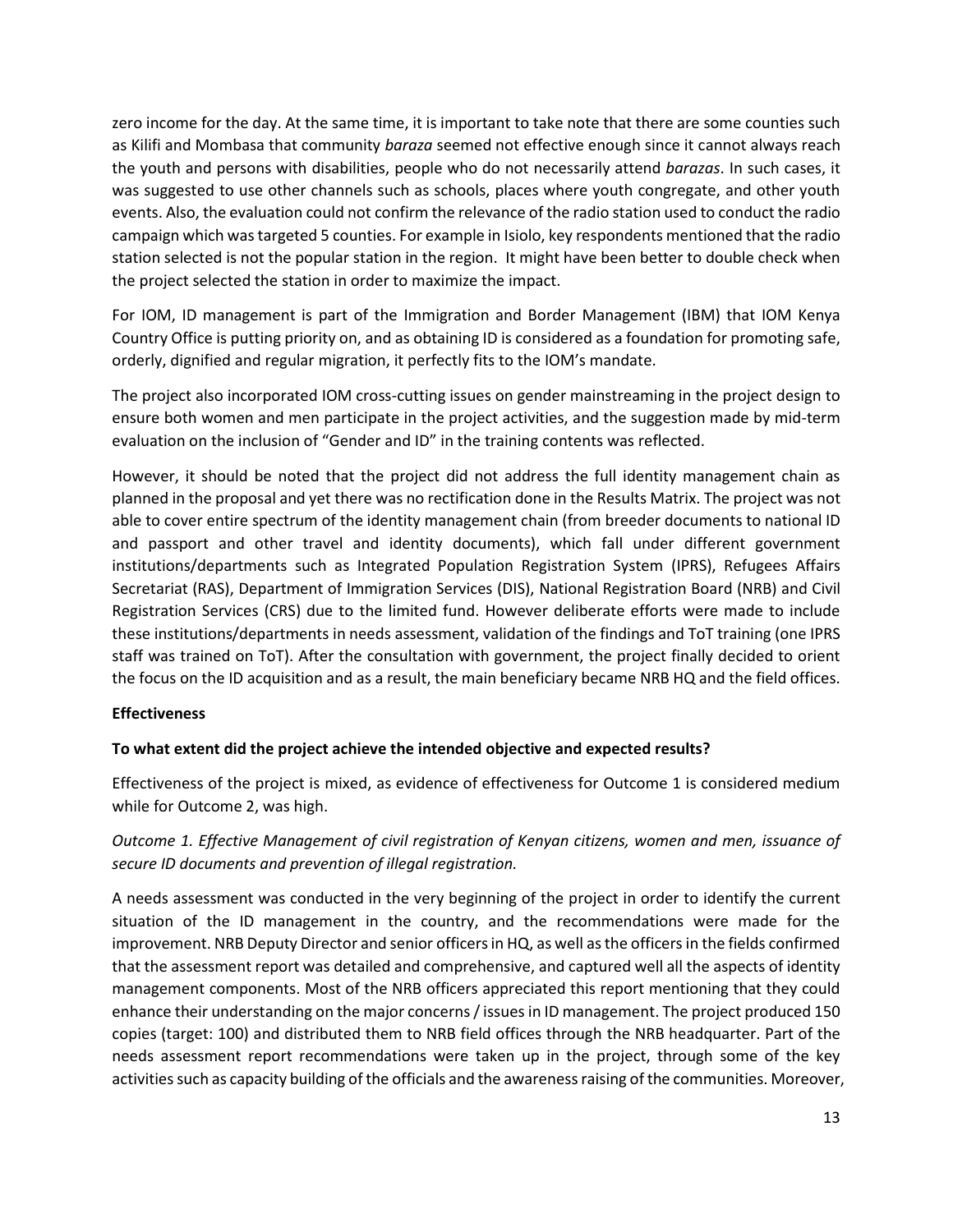NRB HQ also addressed some of the recommendations already in certain counties, for example, on human resources. Government has deployed 116 new staff to coastal region from the assessment's recommendation, although 5 of them separated for other opportunities. There were also two new subcounty offices opened in the past 3 months, 1 in Jomvu and 1 in Likoni. In Tana River, an office at Madogo was activated and 2 staff deployed. Although some NRB field offices expressed that nothing has been changed after the needs assessment exercise, the improvement is expected to happen progressively. This increase in number of staff contributed to improve the NRB capacity to handle the increased ID application, and both staff and community members in most of the offices visited acknowledged that services had been brought closer to people, and the timeline of processing application has reduced.

For the capacity development of officials, the project enhanced the capacity of 87 (55 male, 32 female) officials (target: 40) on national identity management. According to the survey taken at the end of the project, 63 % of respondents (among 87 trained) confirmed that they were able to cascade the knowledge / skills in their working places, and 48% responded that they increased their understanding on the importance of IDs, and 39% responded that they could give appropriate information to citizens. These survey results were double-checked and confirmed at the field survey during the evaluation. All the NRB senior officials interviewed answered that the training enhanced the staff capacity. As a result, a NRB staff in Meru mentioned that the interview technique of staff improved and number of rejection of ID application reduced. Also, most of the NRB staff who participated in the training stated that they cascaded their knowledge to their staff, and this contributed to increase the motivation of the staff as well as the performance of the office in total to handle the customers.

Thanks to the training, the service improved, officers are motivated, and we can serve the population better. (NRB HQ)

Sub county registrars improved their capacities after the training, especially, to handle the customers. (NRB Meru)

Most significant achievements is capacity building. Now it is possible to reach public and we can link better with HQ. (NRB Isiolo)

However, in terms of achievement of the Outcome 1 statement "*effective management* of civil registration of Kenyan citizens, issuance of secure ID documents and prevention of illegal registration," there are some gaps left. In fact, regarding the staff capacities, it is important to bear in mind that the numbers of staff trained in the project is small (87 among over 5,000 NRB staff). Moreover, some of the key respondents also revealed the challenges in keeping their motivation due to the lack of promotional opportunities and lack of allowances to conduct the mobile registration, etc. These factors stay as bottleneck to achieve the "effective management" of ID in the country.

For the collaboration / coordination with other stakeholders such as CRS, RAS, IATA, and others who are members of NCM, although most of them were involved at the designing stage, and participated in the project as members of steering committee, finally the project almost exclusively worked with NRB, hence there was not enough evidence to conclude that the project made the positive impact on bringing different stakeholders together to tackle full id chain management.

*Outcome 2. Kenyan citizens at targeted pilot counties demonstrate improved ability and willingness to acquire legitimate IDs and breeder documents.*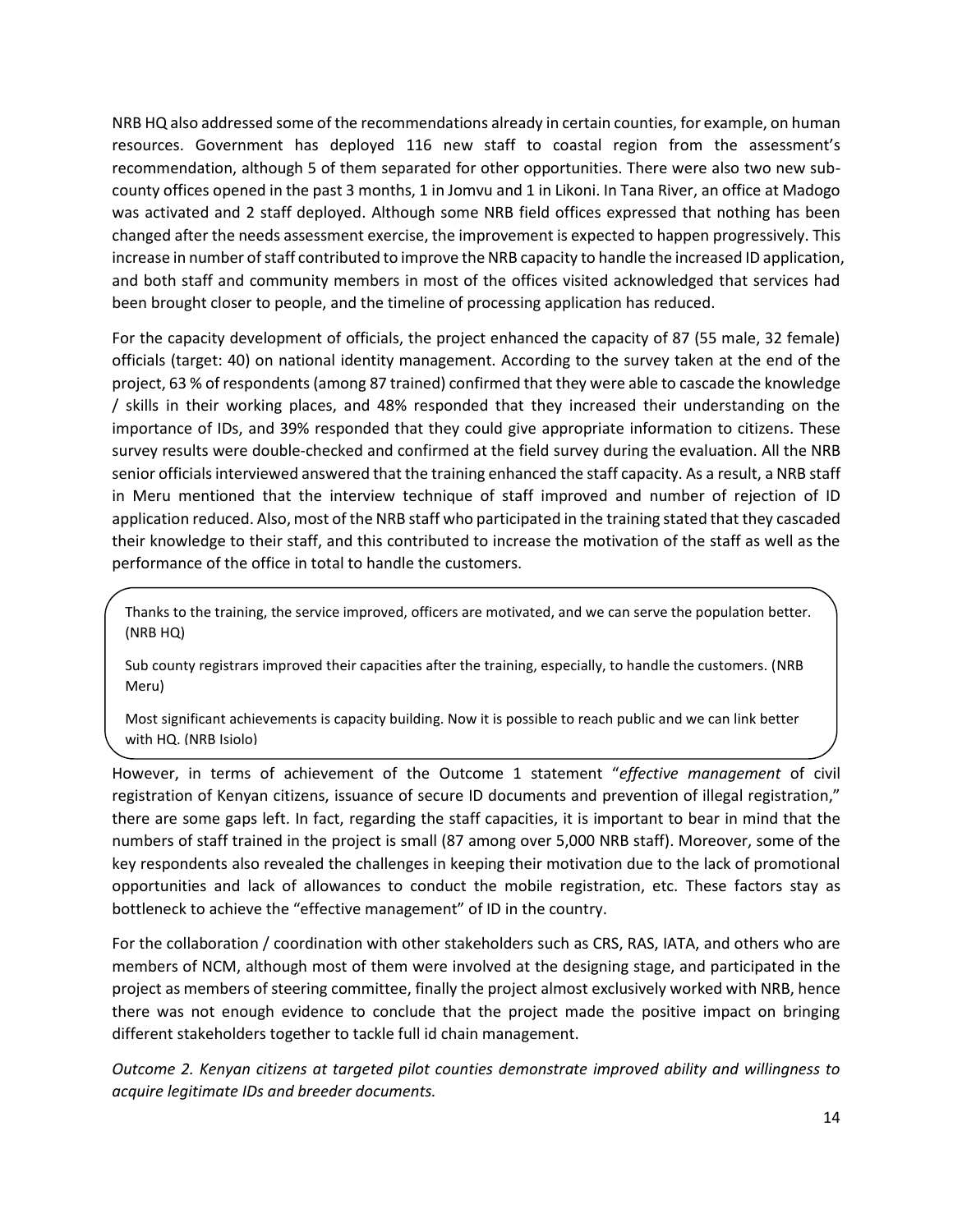860 copies (target 0) of revised Service Charters, and 10,000 copies of brochures (5,000 in English, 5,000 in Swahili + 430 in Swahili, 430 in English A0 size service charter) were distributed, which served both NRB officials and customers well. Some of the NRB officials had never been trained, hence the Service Charters became a good reference to understand procedures, timelines, and the cost for ID acquisition. Many NRB field officials also stated that the Service Charter also served them to follow up the progress with NRB HQ as timeline is stated clearly. Most of the key informants both from NRB HQ and the fields responded that the timeline of processing application of ID has reduced, and there is quick turnaround from HQ for processing IDs. In addition to that, the corruption cases are decreased, as now people understand the cost related to ID production or reproduction in case of the lost ID. As a result of these improvements, NRB officials expressed that they feel the customers trust them more than before.

The project supported the NRB to conduct community *barazas* for awareness raising on the ID acquisition in Kwale, Kilifi, Meru, and Isiolo. According to the final report, estimated number of participants in *barazas* were: Isiolo 200 (120F, 80M), Kwale 360 (120F, 240M), Kilifi 230 (80F, 150M) and Meru 180 (120F, 60M). The selection of the target sites has been done in consultation with NRB, and as a result, the project could reach the hardest areas where people have difficulty in accessing information. When IOM conducted a survey to 64 community members at the end of the project, more than 50% responded that they understood the benefits of the ID, and nearly 40% reported that they cascaded the information to their family members, friends and neighbors. However, some challenges were also seen in the fields. In Nyeri, NRB officer expressed his concern that even though people are now aware of the importance of ID, they only come to apply for ID when they actually want to do something (opening account, accessing to government services, for travelling purposes, etc.). This was expressed in other field offices as well, but the community members explained that the cost of obtaining an ID, especially in the rural area is still challenging for them and that could be the reason why people wait until the last moment. In Kilifi, some other issues were expressed especially from the youth. They have indicated some concerns on the accuracy and / or adequacy of information shared by local administration. For example, there were cases that they were not provided with full details on which documents to bring to register for IDs during mobile registration events, and sometimes they felt that the staff were unfriendly when they didn't have all required documents. Also, in Malindi, the main complaint captured from the youth was that information about the fees charged or what to do when an ID is lost was not shared during campaigns. These information gaps could be caused by different reasons, yet it is certain that there is need for improvement.

Considering the long term impact, awareness raising and mobile registration activities have fundamental challenges of funding. Most of the officers interviewed responded that despite the well-recognized needs and importance of conducting more awareness raising and mobile registration, there are not enough vehicles, and no fixed budget to conduct these activities.

The project also conducted a radio campaign in 6 counties (Mandera, Garissa, Wajir, Marsabit, Isiolo and Tana River), through *Star FM*, for the purpose of awareness raising in hard to reach areas, and the campaign was expected to reach a population of 5 million. However, in Isiolo, one of the informantsstated that *Star FM* was not a common station in the area, and suggested to select other national radio station for the future awareness raising.

As for the mobile registrations which have been conducted together with community *barazas,* the project could serve 1,204 individuals. The mobile registration was well appreciated both by NRB and community members. NRB conducts regular mobile registrations in each region, but the frequency is still low as the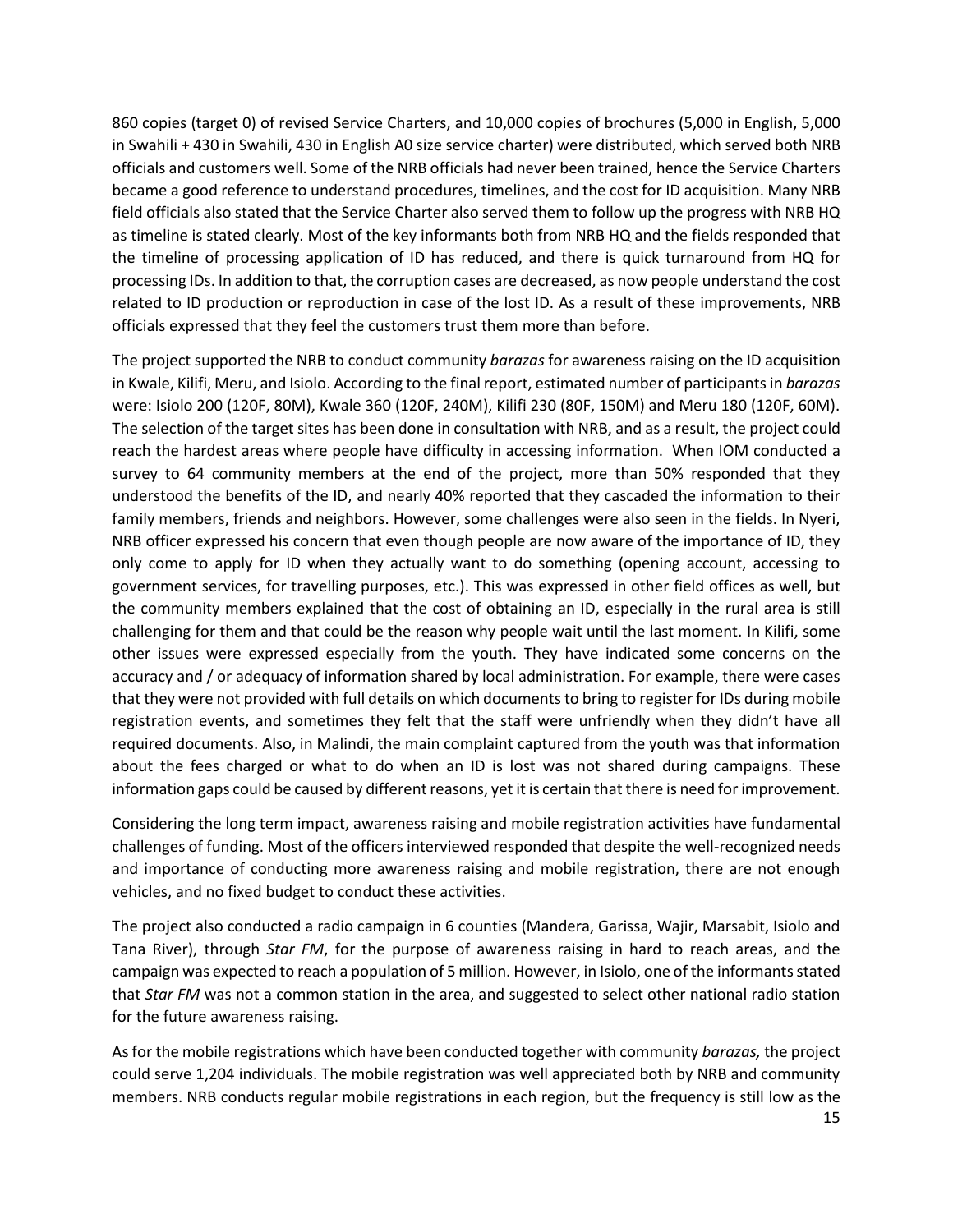budget is limited. There are still many regions, especially in remote areas that people do not obtain IDs, they may be lost but no chance to replace, or never have been informed about IDs. In this situation, the project could well respond to the needs of NRB and community members. Mobile registration is indeed a one-stop service where all key actors are in one place registering people, it is considered one of the most effective ways to increase ID registrations. In fact, the registration figures collected from 9 sites where project activities were conducted show that 785 persons (371 male, 414 female) newly registered and 419 persons (187 male, 232 female) replaced their IDs.

Number of persons without IDs have drastically reduced in Kilifi County. (NRB, Kilifi)

Now the community is aware, and NRB can vet more people, vetting is becoming more efficient. (NRB, Isiolo)

*Barazas* covered everything we wanted to know, and we passed the information learned at *barazas* to youth, and elders. (FGD, Meru)

#### **Efficiency**

#### **How efficient was the project management?**

The efficiency of the project is high.

There was no delay in project implementation and resources (both human and financial) were efficiently utilized. Since it was a first NRB – IOM collaboration, at the beginning, it needed time for both parties to understand and adjust to the best way for working together. For example, the project had limited resources despite the ambitious goals of Government of Kenya, which required some adjustment in the work plan, and this caused the slow start. Nevertheless, the close consultation with the government, together with their high level of ownership seemed to help the project to quickly get on track. In terms of resources, the project made good use of NRB's existing programs to maximize the results. For example, the cascade training which was supposed to target about 20 people at the beginning, increased the target number to 47 with the participation of NRB. From the USD 150,000 received from the donor, the project utilized USD\$ 144,418.95 achieving 96 % burn rate

Some of the challenges related to efficiency that the evaluator heard from NRB (both from HQ and the field offices) are; lack of transport and lunch stipends during mobile registration, use of manual systems which affects the entire process of ID registration, and insufficient office environment (lack of office telephone, internet connection, vehicles, etc.). For the coordination and consultation between NRB and IOM, all the respondents mentioned that it was good, however, the meetings were often done informally that it was suggested, for the future, to formalize them to follow-up the activities / actions to be taken more efficiently and effectively.

#### **Sustainability**

**To what extent was the government capacities enhanced to support the sustainability of the project?**

The sustainability of the project is medium.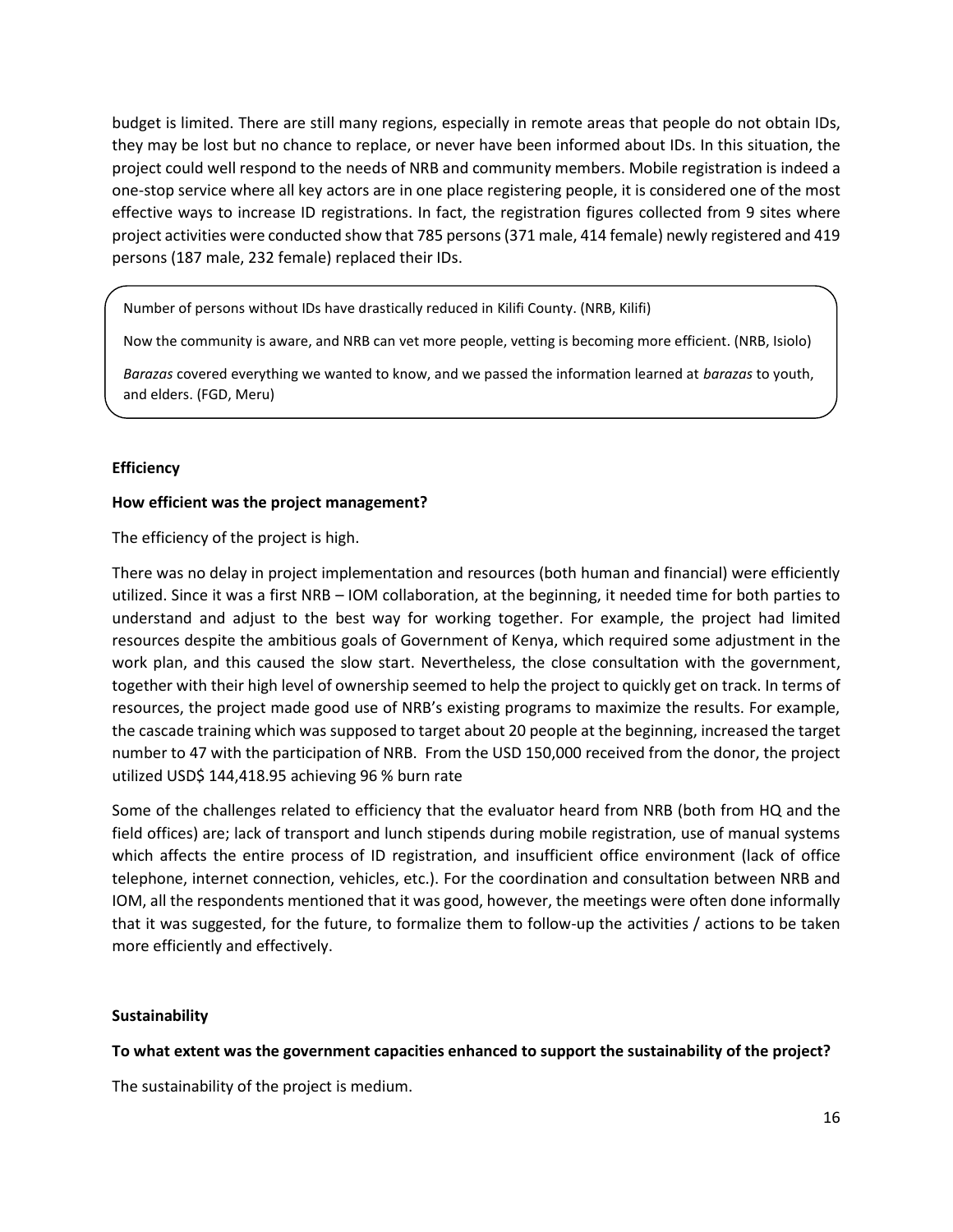Activities of the project are still relevant, and aligned with GoK's priorities, namely the *Kenya Vision 2030*.

As for the design to contribute to sustained impact and enhanced government capacities, the project took several measures such as; targeting national, county and community levels, sufficient consultations with the government (including joint designing, implementation, and progress review), and capacity building of the government. Indeed, these measures contributed to enhance the ownership of the government of the process, and is likely to ensure continuity of the services and project benefits by these authorities.

For the needs assessment, it could work as a foundation for fund raising for NRB. All the NRB key informants stated that the report is comprehensive and still relevant that it can be utilized to approach other partners, or to budget appropriately their programs to finance.

In terms of capacity building, some of the Senior Officials stated that the motivation of the staff is increased after the training and it contributed to the improvement of their work. Most of the participating officers also responded that they cascaded their knowledge to their staff, although not in an organized way. The biggest challenge is the lack of funding for NRB training activities. There is no regular training, and therefore, there are even staff who never had any training after 10 years' experience. At the same time, there is risk of sustaining their motivation that training raised due to the lack of promotional opportunities, and general lack of allowance for staff to conduct the mobile registration, etc. Some staff in the field claimed that they often are obliged to sacrifice themselves (by working without any allowance, for example) to achieve the target outcome to get better evaluation.

Awareness raising and mobile registration activities also have fundamental challenges of funding. Most of the officers interviewed responded that despite the well-recognized needs and importance of conducting more awareness raising and mobile registration, there are not enough vehicles, and no fixed budget to conduct these activities. On the other hand, collaborating with local administration including chiefs, assistant chiefs and village elders for awareness raising and mobile registration is sustainable practice. Most of the community members stated that they receive information from chiefs or assistant chiefs, and their roles in information sharing in the communities is inevitable.

Lastly, when we consider the sustainability of these ID related activities as a whole, we cannot ignore the poverty issue. All the target sites that the evaluator visited, respondents mentioned that high level of poverty, and high illiteracy rate are the main concerns to promote the ID acquisition. There are many people who have difficulties in paying transport to access NRB offices or paying the ID replacement fee, or spending time to go to NRB offices (as some of them are casual workers) to apply or to pick up IDs. The complexity of obtaining required breeder documents is also blocking some people to acquire an ID. For example, there are still many who do not have birth certificates, and sometimes they cheat, by bringing false documents. This makes the Vetting Committee spend more time in the vetting process while committee members' allowance is limited.

#### **Impact**

#### **What are the positive / negative effects that occurred as a result of the project?**

#### **Impact of the project is high.**

All the respondents confirmed that the greatest impact of the project is the improvement in processing ID application especially timewise. As the Service Charters are displayed in public and people understand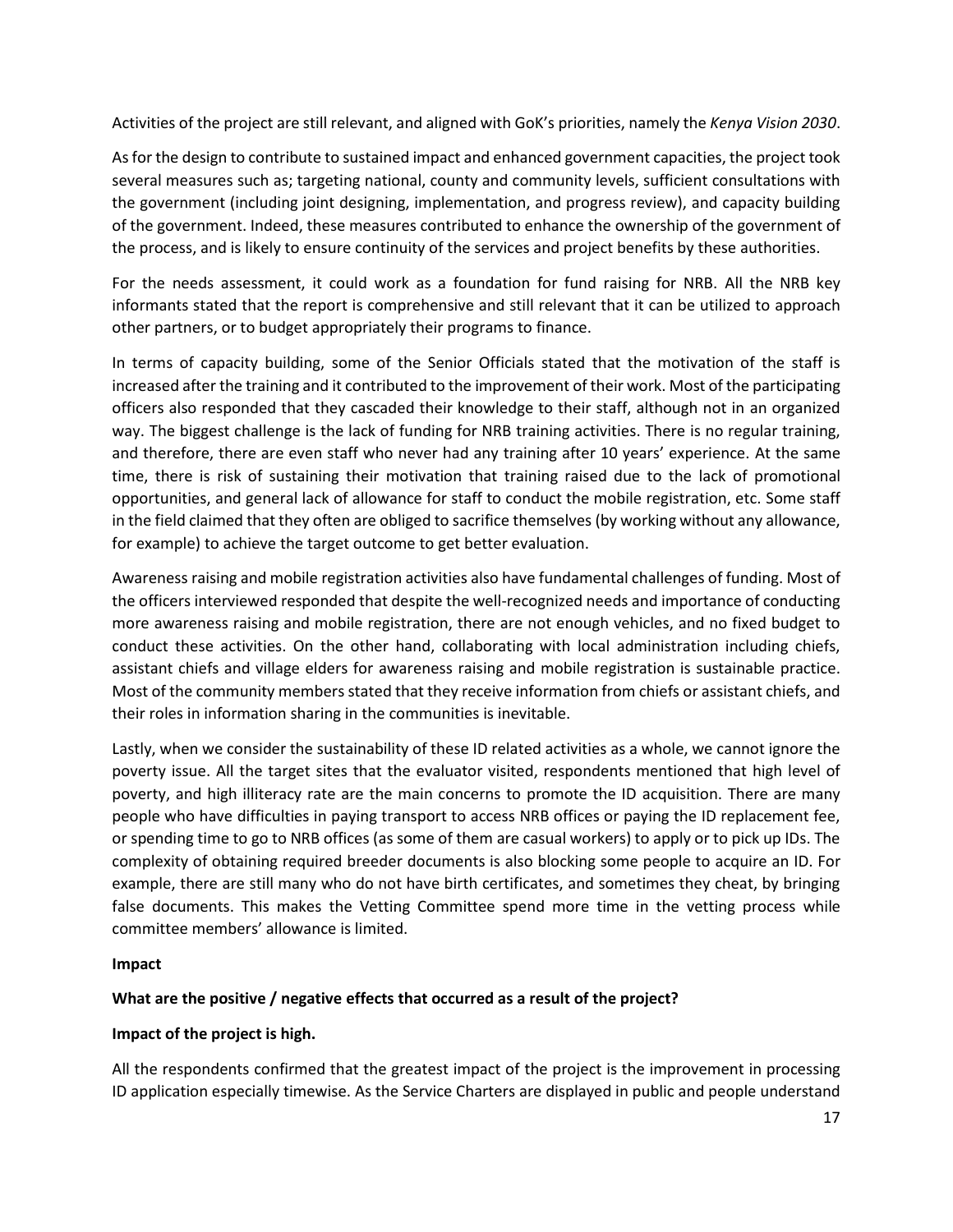the application process and its timeline, there is now quick turnaround from NRB HQ, and the field offices treat the customers better than before, which contributed to increase the number of registrations. According to the final report, 785 (371 male, 414 female) persons registered for a new ID during project activities, which was 43% increase from the last registration in these sites. In addition to that, 419 (187 male, 232 female) registered for a replacement of ID, which was a 72% increase from the last registration. This increase in number of registration is still continuing, based on the discussion with NRB officers in the field. An NRB Senior Official mentioned that longer term impact of the project is, indeed, that more people have IDs in the country. ID is critical in Kenya, and providing ID to people is a part of empowerment.

As an unintended positive impact, NRB officers added that the relationship between local NRB officers and community people were strengthened, saying that people are very happy because the areas the project targeted are the areas where people think that government forgets easily.

Number of applications increased and we could achieve the target number for the year and this is due to community *barazas*, and the Service Charter. The officers also have clearer understanding of their roles and obligations to applicants. (NRB, Mombasa)

As most significant changes, it increased the frequency of registration, and increase in Vetting Committee. (FGD, Isiolo)

On the other hand, unintended negative impact was also heard from NRB that targeted community members' had high expectation on the ID acquisition process in terms of speed, etc. although there are still delays in process especially in certain regions such as in Isiolo and Malindi.

#### **Support to Marginalized Group**

This evaluation also tried to look at the challenges faced in terms of supporting marginalized groups for ID acquisition since providing ID to all citizen is the objective of the Kenyan government. Each NRB office in the field is making an effort to reach marginalized groups such as the elderly, persons with disabilities, street families, and minority groups. In Mombasa, an NRB officer mentioned that the challenge of the transport such as lack of vehicles, and its cost have hindered access for persons with disabilities, elderly and mentally challenged applicants who cannot come to the office. Affirmative actions are taken to reach these people but not with required efficiencies. The same challenge was seen in Meru that NRB officers have difficulties in reaching them due to the lack of means of transport. Street families also possess challenges since some of them do not have required documents for identification. They often do not know their parents. Most of the NRB field offices stated that they collaborate with County Government for their registration. In the case of Nyeri, verification is done in collaboration with social services, who go to hospital to check ages of applicants, etc. However, there are no standardized operating procedures for supporting these marginalized groups, and most of the NRB offices wished to have some guidance, or SOPs to be able to support them more efficiently.

There was also a perception among some respondents in Kilifi and Malindi that there is discrimination against certain ethnic groups for lack of proper communication on purpose and required procedures, which was likely to be a barrier to access IDs instead of facilitating legal acquisition of IDs. It is therefore worth revisiting issues around vetting procedures and communicating the purpose to applicants.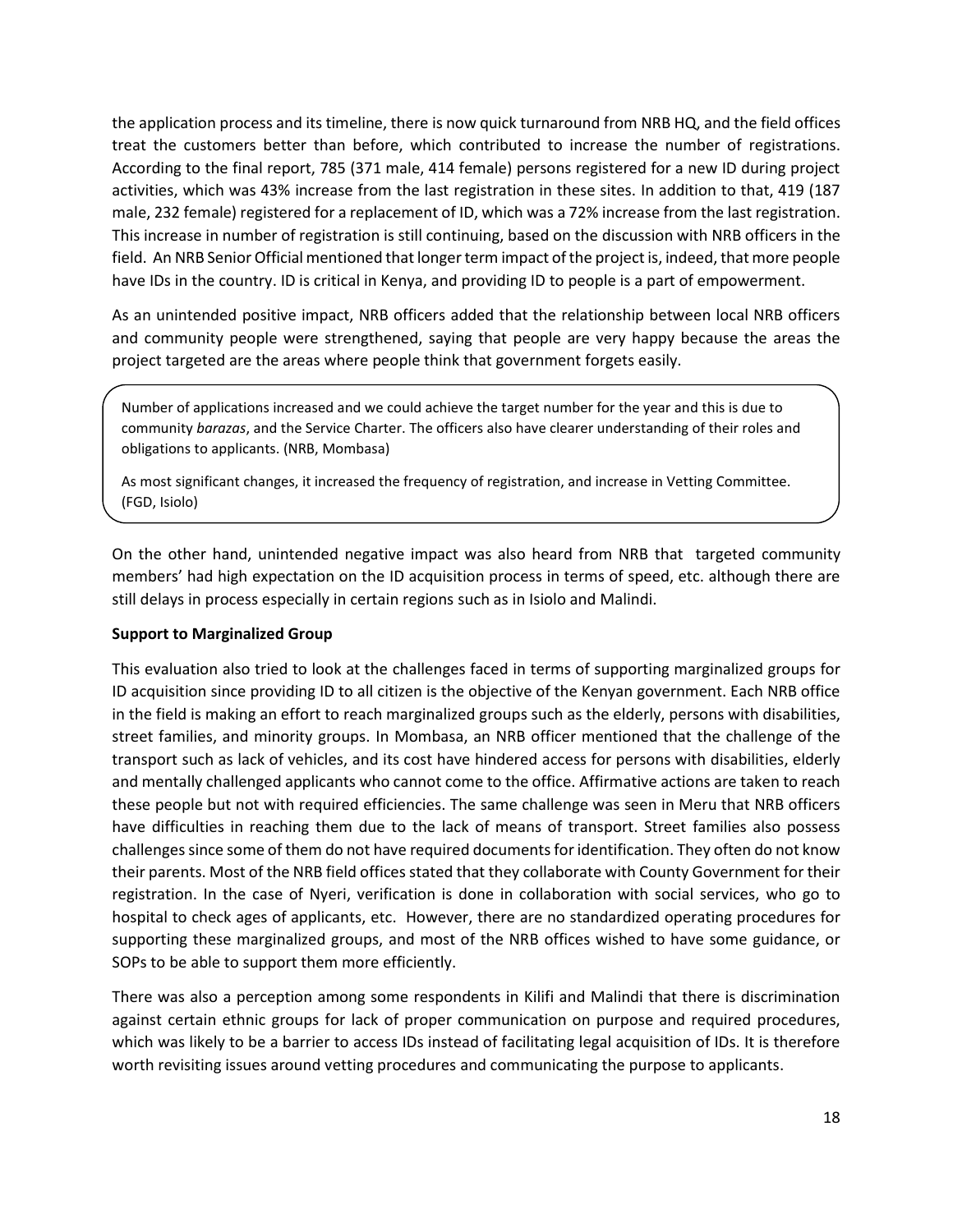#### **Coherence**

OECD / DAC newly adopted new criteria called "Coherence" which looks at the compatibility of the intervention with other interventions in a country, sector or institution, including collaboration to increase synergies and minimize duplication. In this regard, the project consulted and coordinated with other key stakeholders such as DIS, CRS, and RAS who were the members of steering committee and well involved in the Needs Assessment exercise. Also, it is worth mentioning that United Nations Economic Commission for Africa (UNECA) is currently conceptualizing a project to develop comprehensive, holistic and coordinated civil registration and identity management in four countries in East Africa including Kenya. On 20th December 2019, there was a workshop organized by UNECA, and IOM Kenya participated. The objective of the workshop was to identify gaps, and entry points for this project, and both CRS and NRB presented on overview of civil registration and identity management process. The results and lessons learned of this IDF project will surely contribute to the conceptualization of this new project, and it is important to assure the complementarity.

## <span id="page-19-0"></span>7. Conclusions and Recommendations

#### <span id="page-19-1"></span>7.1. Conclusions

As a conclusion, the project partially achieved the intended objective, which is, "to contribute to improved identity management in Kenya through strengthening capacity of the Kenyan Government as well as creating awareness of full identity management chains" by enhancing the capacity of the NRB (both HQ and the field), and raising awareness of community members in targeted remote communities. The training supported by the project strengthened the capacities of NRB officers. Community members are now more aware of the importance of the ID and the procedures for its acquisition. As a result, the number of registrations increased, and it will continue to be increased, given the structures established by the project.

However, challenges are still observed mostly due to the lack of human and financial resources. In order to fully achieve the objective, it needs the continuous enhancement of the institutional capacities (both human resources / financial resources) as well as better coordination / collaboration with other key stakeholders.

The project was designed and implemented in close collaboration with the government, and the activities were relevant to governments and communities' needs and priorities. The government showed their satisfaction in the design and the results of the project overall and appreciated the collaboration with IOM. Through the frequent and timely consultation with the government, the project addressed the needs and priorities of the government well. Indeed, the high level of ownership of NRB is considered the key factor for the success of this project.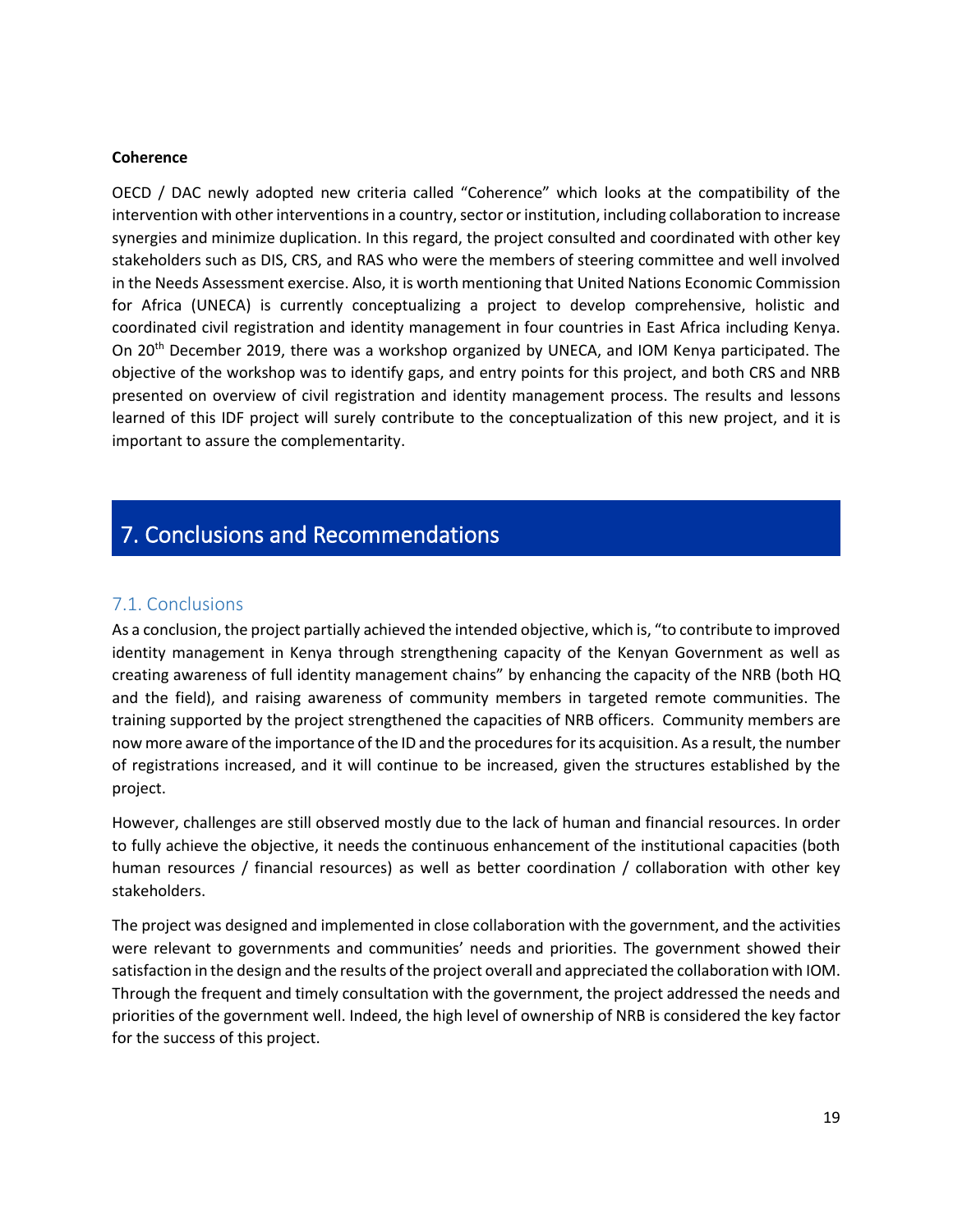The needs assessment report captured the current situation of ID management in the country well and its recommendations will continuously serve the government to improve their work and to conduct the resource mobilization to address identified gaps.

The greatest impact of the project is, borrowed by the words of one of the respondents, the *empowerment* of people through acquisition of IDs. As written in the project proposal, and confirmed by many respondents during the evaluation, national ID is crucial to citizenship in Kenya as a precondition for the fundamental rights to one's identity, and is tied to associated civil, political, social and economic rights including the free movement of persons. The project could reach people residing in some of the most hard to reach areas, and as a result, the relationship between NRB officers and people were strengthened. Although there are some challenges left such as long duration of ID acquisition procedures especially in these remote areas, NRB is making effort in prioritizing these areas for awareness raising / mobile registration.

To conclude, the project contributed to improve identity management in Kenya.

### <span id="page-20-0"></span>7.2. Recommendations

#### **What lessons learnt can be shared to inform future programming of a similar nature?**

#### **Strategic Recommendation**

Having confirmed that Needs Assessment report is detailed, comprehensive, and still relevant, it is recommended, to both NRB and IOM Kenya, that the report should be utilized strategically. The results and lessons learned identified in this final evaluation should be also shared to relevant partners. This project is, as mentioned in the mid-term evaluation report, an important seed project, and it is expected to be scaled up. ID management is a foundation for facilitating citizens' access to any social / economic activities. Although there are no donors so far, except IOM, supporting specifically the ID management in the country, there are donors such as World Bank, WHO, UNICEF, JICA, etc. supporting Universal Health Coverage (UHC) for example which requires people to have national IDs for registration. In order for GoK to achieve the health coverage for all, increase in number of ID registration is inevitable. In this context, NRB and IOM are recommended to explore the possibilities of collaboration with them and the other new donors. Equally, it is important to put energy on maximizing the synergy with other IOM projects. For example, ID management is the part of the Immigration Border Management (IBM) and it could be worth trying to consider including the ID management component in the other on-going IBM projects. This is also linked to IOM's work on facilitating safe and regular migration, of which a secure ID is a good foundation.

#### **Operational Recommendation**

The project implementation was smooth in general, and there is high level of satisfaction among key stakeholders. However, most of the meetings were held informally, and it is recommended to formalize these meetings with the stakeholders through listing the discussion points in the Note for File (NFF) and later to be shared. This would enable the easy follow-up, and accumulation of the institutional memories on the project.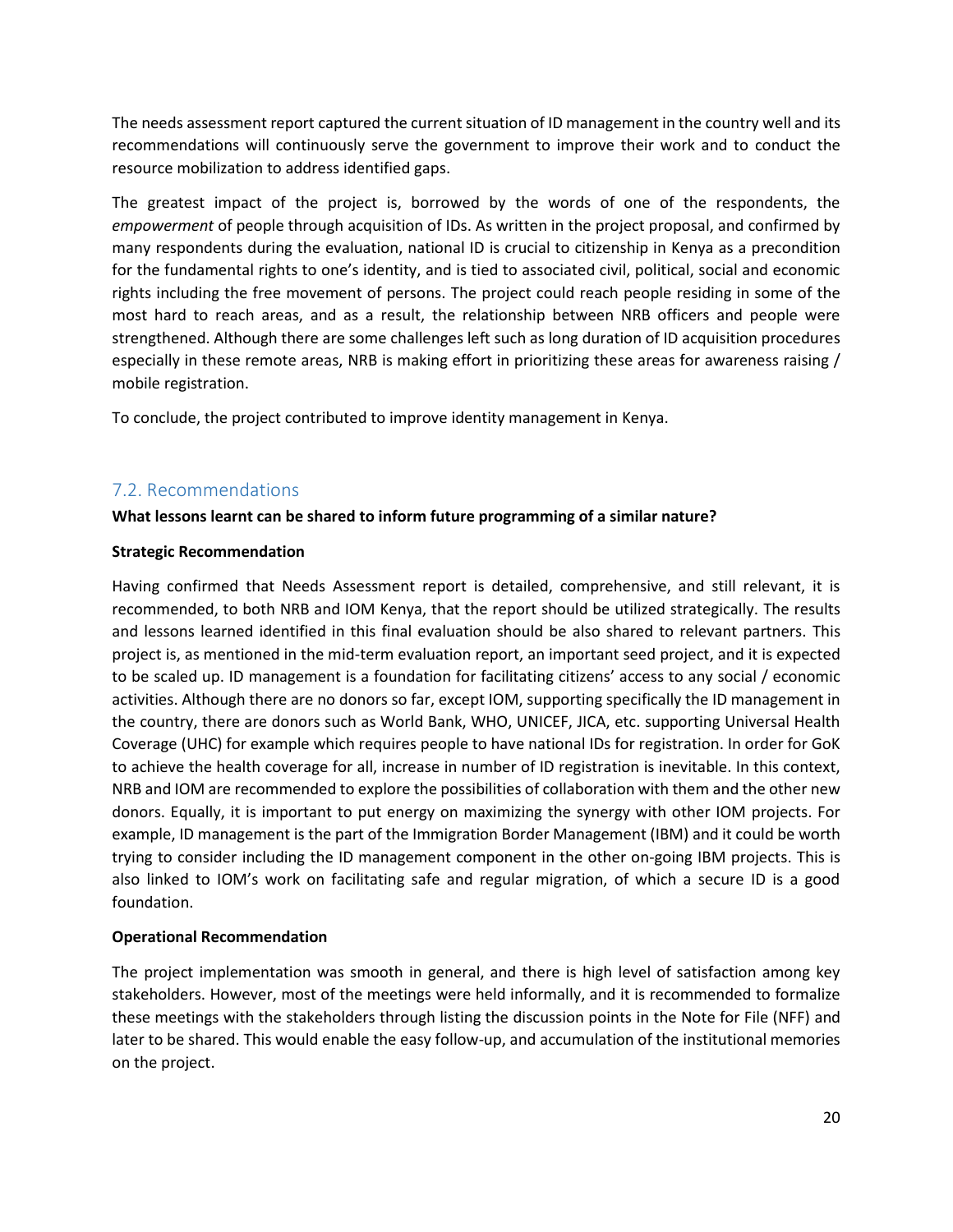Project's effort on maximizing outcomes through co-funding between IOM and NRB as well as sharing human resources (NRB took initiatives in community mobilization, etc.) was a good practice that IOM should adopt in similar programs and projects. This will not only efficiently use the allocated budget but also contribute to enhance the ownership and sustainability of the outcomes.

#### **Thematic Recommendation**

#### *Capacity Building / Trainings*

- $\triangleright$  Project could consider including several cascading trainings as activities, to be conducted by the Trainers trained in ToT.
- $\triangleright$  Training of more clerical officers on customer service and application process is needed.
- $\triangleright$  Training should be customized considering the different context of the target sites.
- $\triangleright$  Use of IT for ID management could be included in the training.
- $\triangleright$  Capacity building for the elders, and members of Vetting Committee is needed. Especially, Vetting Committee needs to understand the application process, importance of ID documents, and clarify the role of Committee. Developing SOPs to standardize the vetting procedures is important for make the vetting process transparent.

#### *ID Management*

- $\triangleright$  NRB should move from manual registration to digital registration to reduce the cost of files transfers, storage, postage charges, and be more efficient.
- $\triangleright$  Registration offices and officers should be linked directly to NRB database to improve efficiency and effectiveness of service delivery. It needs to have the online system to check the status.
- $\triangleright$  Finger printing can be difficult for some persons with disabilities, there should be alternative.
- $\triangleright$  Decentralizing NRB is important to be more efficient.
- $\triangleright$  Delays should be minimized as it creates the mistrust from people.
- $\triangleright$  Increase of budget for activities, for staff allowance, communication fee in NRB offices.
- ➢ Frequency of vetting should be increased in border areas, with SOPs developed, and tough requirements of documents to be improved (especially, birth certificate is difficult to obtain in certain areas).
- $\triangleright$  Development of guideline / SOPs for supporting marginalized group such as elders, persons with disabilities, and minority groups.
- ➢ Vetting Committee should be involved from the beginning of vetting process to be efficient.
- $\triangleright$  The information sharing on the consequence of miss-representation should be well communicated to people, to avoid wasting time in vetting process.
- $\triangleright$  Collaboration with other key agencies on ID management should be enhanced continuously.

#### *Community Awareness Raising / Mobile Registration*

 $\triangleright$  Printing of more Service Charters, displaying them in different strategic locations especially within communities at sub location level, and accompanying them to community awareness campaign are effective. At the same time, it needs to consider how to capture the high rate of illiteracy in rural areas.